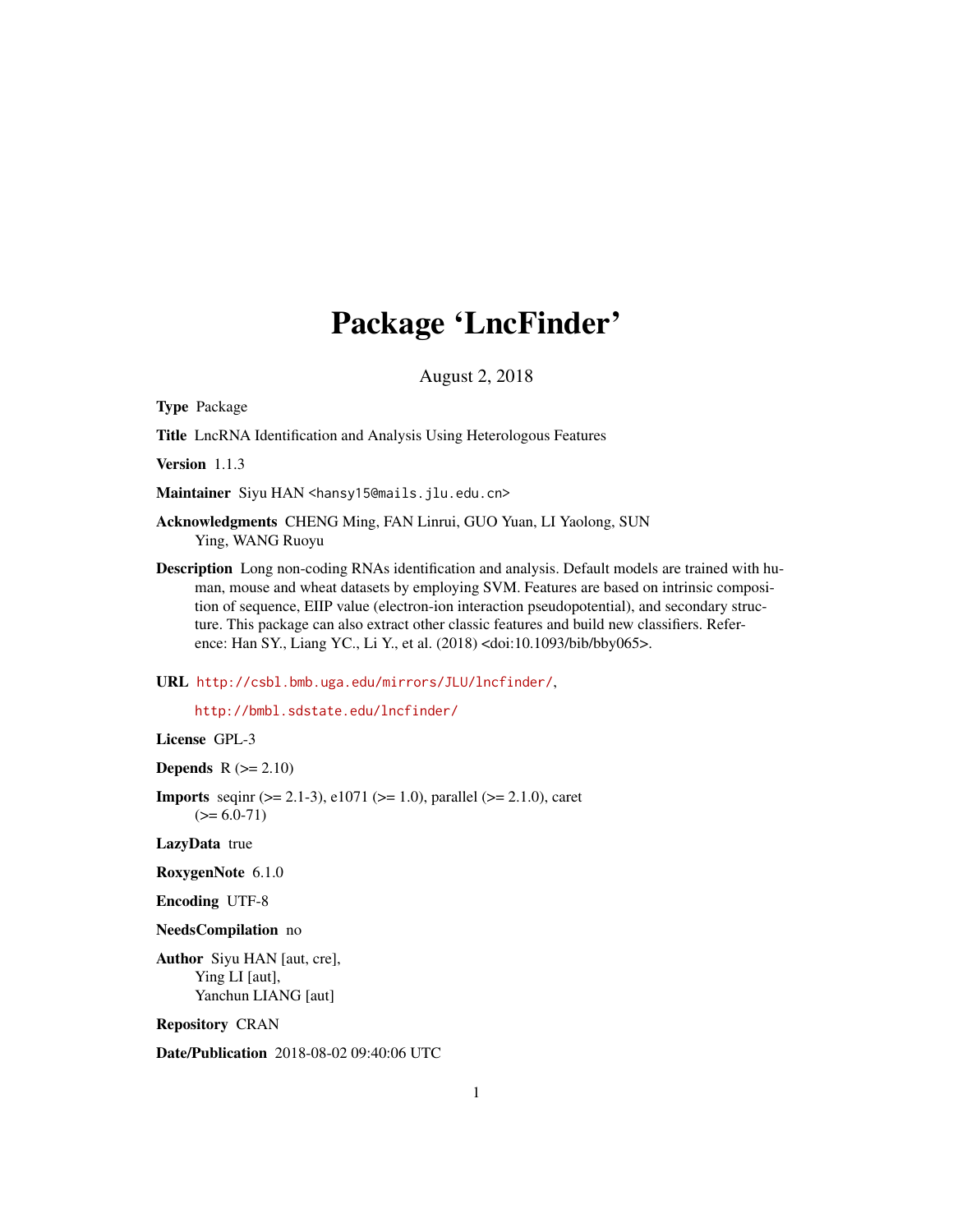## <span id="page-1-0"></span>R topics documented:

| Index | 36 |
|-------|----|

<span id="page-1-1"></span>build\_model *Build Users' Own Model*

## Description

This function is used to build new models with users' own data.

## Usage

```
build_model(lncRNA.seq, mRNA.seq, frequencies.file, SS.features = FALSE,
  lncRNA.format = "DNA", mRNA.format = "DNA", parallel.cores = 2,
  folds.num = 10, seed = 1, gamma.range = (2 \text{ }8)g(-5, 0, 1)),
  cost.range = c(1, 4, 8, 16, 24, 32))
```
## Arguments

lncRNA.seq Long non-coding sequences. Can be a FASTA file loaded by [seqinr-package](#page-0-0) or secondary structure sequences file (Dot-Bracket Notation) obtained from function [run\\_RNAfold](#page-30-1). If lncRNA. seq is secondary structure sequences file, parameter lncRNA.format should be defined as "SS".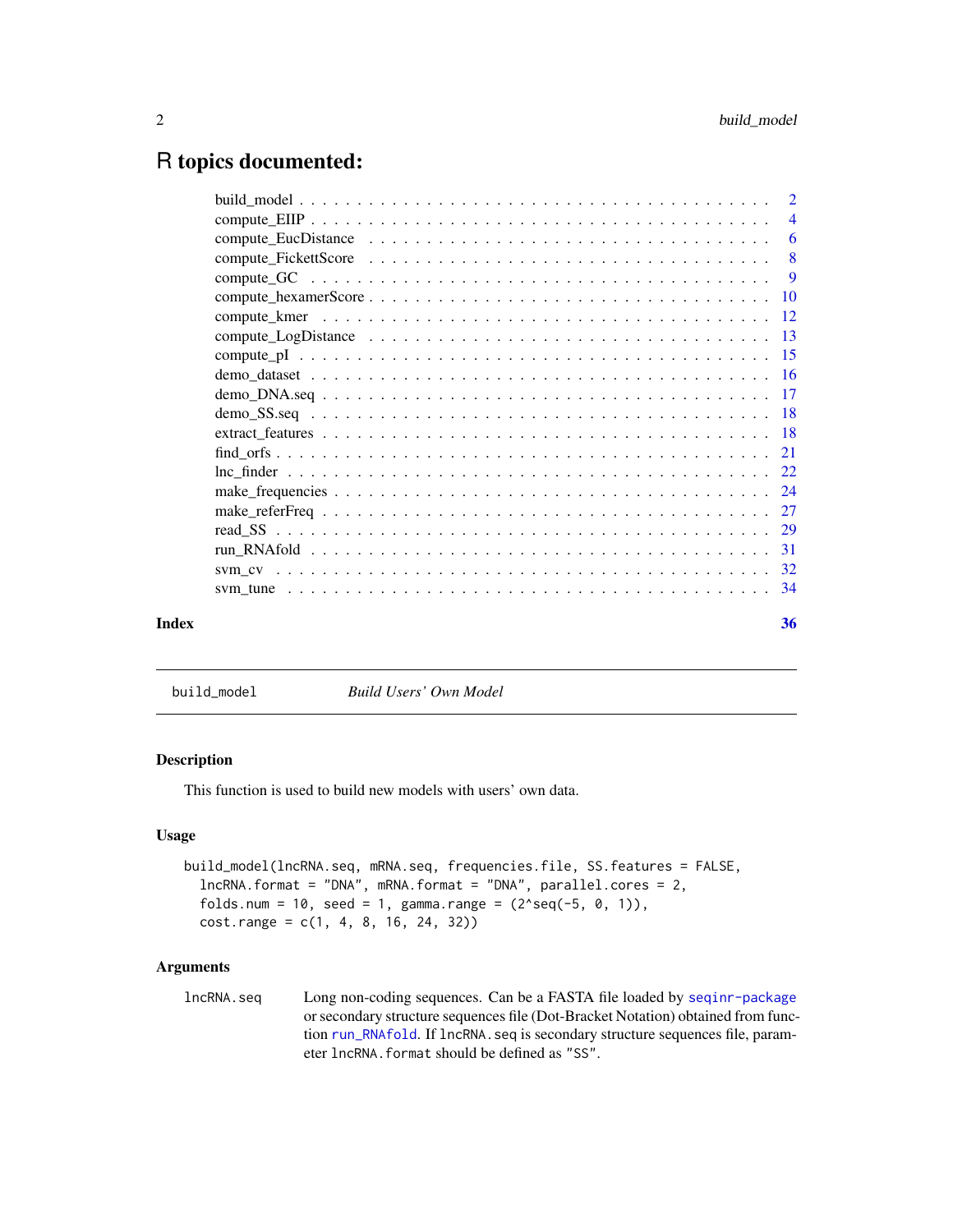<span id="page-2-0"></span>mRNA.seq mRNA sequences. FASTA file loaded by [read.fasta](#page-0-0) or secondary structure sequences (Dot-Bracket Notation) obtained from function [run\\_RNAfold](#page-30-1). If mRNA.seq is secondary structure sequences file, parameter mRNA.format should be defined as "SS".

frequencies.file

String or a list obtained from function [make\\_frequencies](#page-23-1). Input species name "human", "mouse" or "wheat" to use pre-build frequencies files. Or assign a users' own frequencies file (Please refer to function [make\\_frequencies](#page-23-1) for more information).

- SS.features Logical. If SS.features = TRUE, secondary structure features will be used to build the model. In this case, lncRNA.seq and mRNA.seq should be secondary structure sequences (Dot-Bracket Notation) obtained from function [run\\_RNAfold](#page-30-1) and parameter lncRNA.format and mRNA.format should be set as "SS".
- lncRNA.format String. Define the format of lncRNA.seq. "DNA" for DNA sequences and "SS" for secondary structure sequences. Only when both mRNA.format and lncRNA.format are set as "SS", can the model with secondary structure features be built (SS.features = TRUE).
- mRNA.format String. Define the format of mRNA.seq. Can be "DNA" or "SS". "DNA" for DNA sequences and "SS" for secondary structure sequences. When this parameter is defined as "DNA", only the model without secondary structure features can be built. In this case, parameter SS.features should be set as FALSE.
- parallel.cores Integer. The number of cores for parallel computation. By default the number of cores is 2, users can set as -1 to run this function with all cores. During the process of svm tuning, if the number of parallel.cores is more than the folds.num (number of the folds for cross-validation), the number of parallel.cores will be set as folds.num automatically.
- folds.num Integer. Specify the number of folds for cross-validation. (Default: 10)
- seed Integer. Used to set the seed for cross-validation. (Default: 1)
- gamma.range The range of gamma. (Default:  $2 \land \text{seq}(-5, 0, 1)$ )
- cost.range The range of cost. (Default: c(1, 4, 8, 16, 24, 32))

## **Details**

This function is used to build a new model with users' own sequences. Users can use function [lnc\\_finder](#page-21-1) to predict the sequences with new models.

For the details of frequencies.file, please refer to function [make\\_frequencies](#page-23-1).

For the details of the features, please refer to function [extract\\_features](#page-17-1).

For the details of svm tuning, please refer to function [svm\\_tune](#page-33-1).

## Value

Returns a svm model.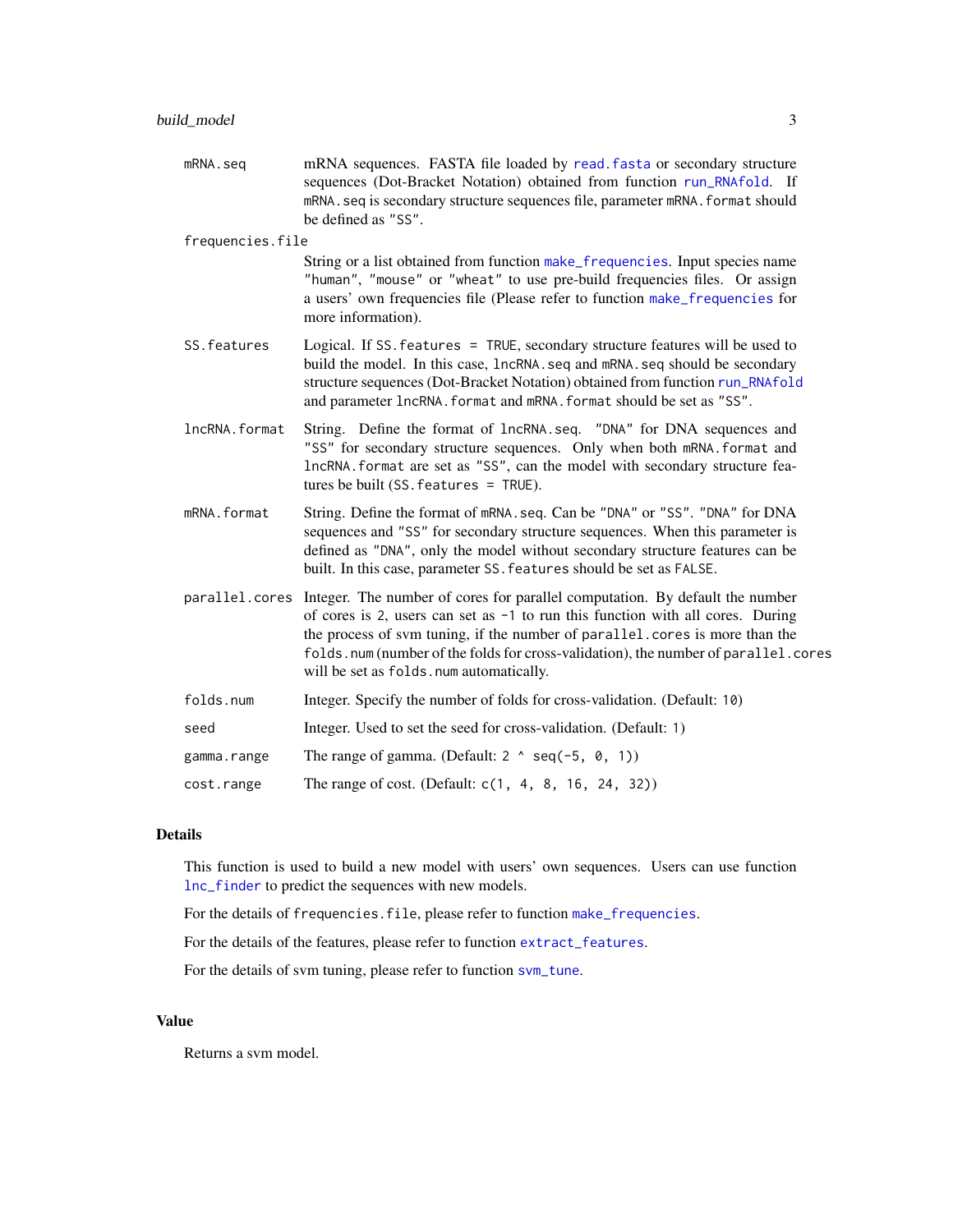#### <span id="page-3-0"></span>References

Siyu Han, Yanchun Liang, Qin Ma, Yangyi Xu, Yu Zhang, Wei Du, Cankun Wang & Ying Li. LncFinder: an integrated platform for long non-coding RNA identification utilizing sequence intrinsic composition, structural information, and physicochemical property. *Briefings in Bioinformatics*, 2018, bby065.

#### Author(s)

HAN Siyu

## See Also

[make\\_frequencies](#page-23-1), [lnc\\_finder](#page-21-1), [extract\\_features](#page-17-1), [svm\\_tune](#page-33-1), [svm](#page-0-0).

#### Examples

## Not run: data(demo\_DNA.seq) Seqs <- demo\_DNA.seq

```
### Build the model with pre-build frequencies.file:
my_model <- build_model(lncRNA.seq = Seqs[1:5], mRNA.seq = Seqs[6:10],
                        frequencies.file = "human", SS.features = FALSE,
                        lncRNA.format = "DNA", mRNA.format = "DNA",
                        parallel.cores = 2, folds.num = 2, seed = 1,
                        gamma.range = (2 \land seq(-5, -1, 2)),cost.random = c(2, 6, 12, 20)
```
### Users can use default values of gamma.range and cost.range to find the best parameters. ### Use your own frequencies file by assigning frequencies list to parameter ### "frequencies.file".

## End(Not run)

compute\_EIIP *Extract the EIIP-derived features*

## Description

This function can extract EIIP-derived features proposed by Han et al (2018).

#### Usage

```
compute_EIIP(Sequences, label = NULL, spectrum.percent = 0.1,
  quantile.probs = seq(0, 1, 0.25))
```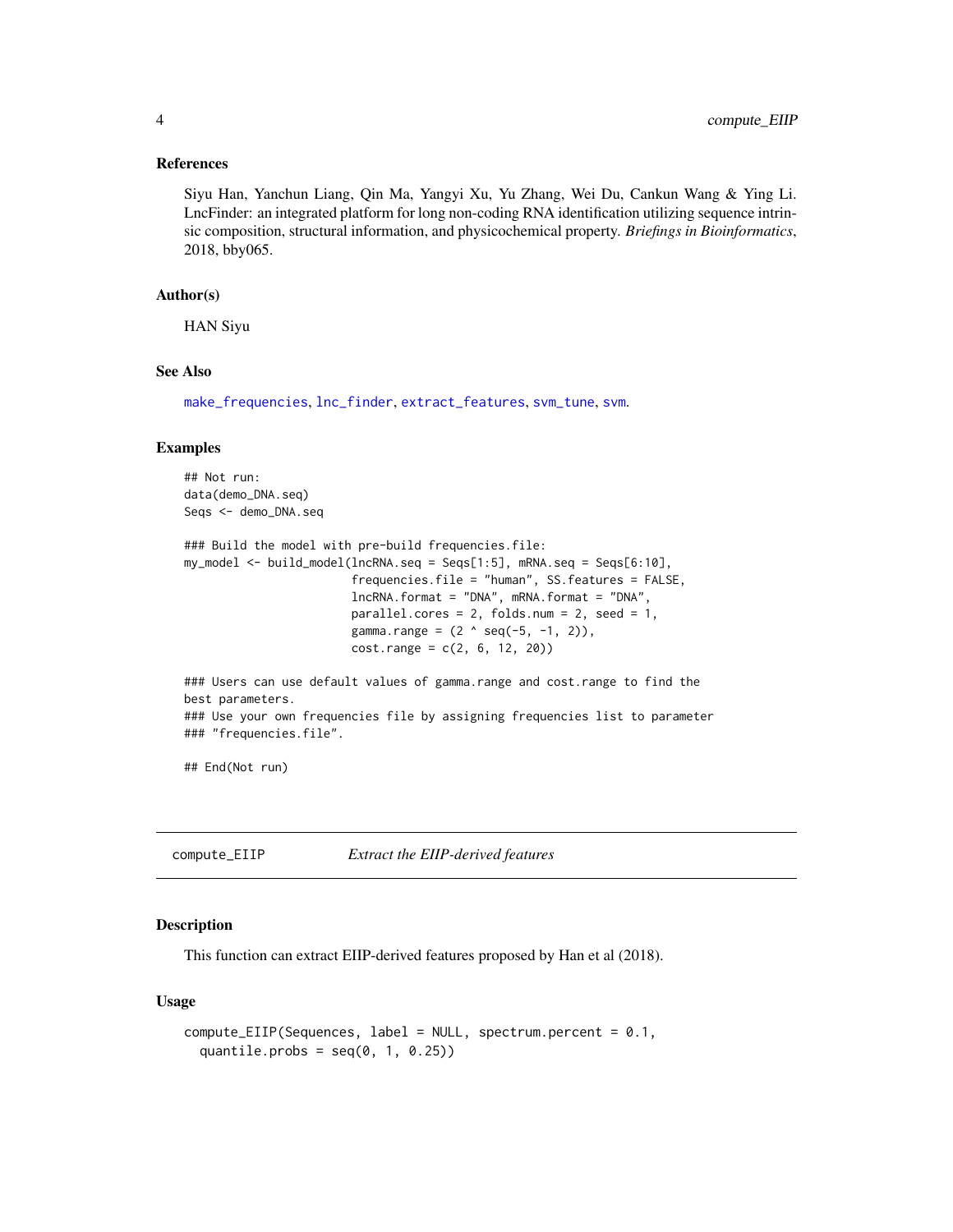#### <span id="page-4-0"></span>**Arguments**

| Sequences | A FASTA file loaded by function read. fasta of seginr-package.                          |
|-----------|-----------------------------------------------------------------------------------------|
| label     | Optional. String. Indicate the label of the sequences such as "NonCoding".<br>"Coding". |

spectrum.percent

Numeric specifying the percentage of the sorted power spectrum that be used to calculate the quantile-based features. For example, if spectrum.percent =  $0.1$ , the top 10% percent of the sorted power spectrum will be used to compute the quantiles.

quantile.probs Numeric. The probabilities with values in [0,1].

## Details

The function compute\_EIIP can extract EIIP (electron-ion interaction pseudo-potential) features including: signal at 1/3 position (Signal.Peak), average power (Average.Power), signal to noise ratio (SNR), and quantile-based features of one specified percentage of the sorted power spectrum (e.g. 0%, 20%, 40%, 60%, 70%, 100% when quantile.probs =  $seq(0, 1, 0.2)$  and spectrum.percent =  $0.1$ ).

In method LncFinder, EIIP features includes Signal.Peak, SNR, 0% (Signal.Min), 25% (Singal.Q1, 50% Signal.Q2), and 75% (Signal.Max) of the top 10% sorted power spectrum, i.e. quantile.prob  $=$  seq(0, 1, 0.25) and spectrum.percent = 0.1.

#### Value

A dataframe including the EIIP-derived features.

#### References

Siyu Han, Yanchun Liang, Qin Ma, Yangyi Xu, Yu Zhang, Wei Du, Cankun Wang & Ying Li. LncFinder: an integrated platform for long non-coding RNA identification utilizing sequence intrinsic composition, structural information, and physicochemical property. *Briefings in Bioinformatics*, 2018, bby065.

Achuthsankar S Nair & Sivarama Pillai Sreenadhan. A coding measure scheme employing electronion interaction pseudopotential (EIIP). *Bioinformation*, 2006, 1(6):197-202.

#### Author(s)

HAN Siyu

## See Also

[extract\\_features](#page-17-1)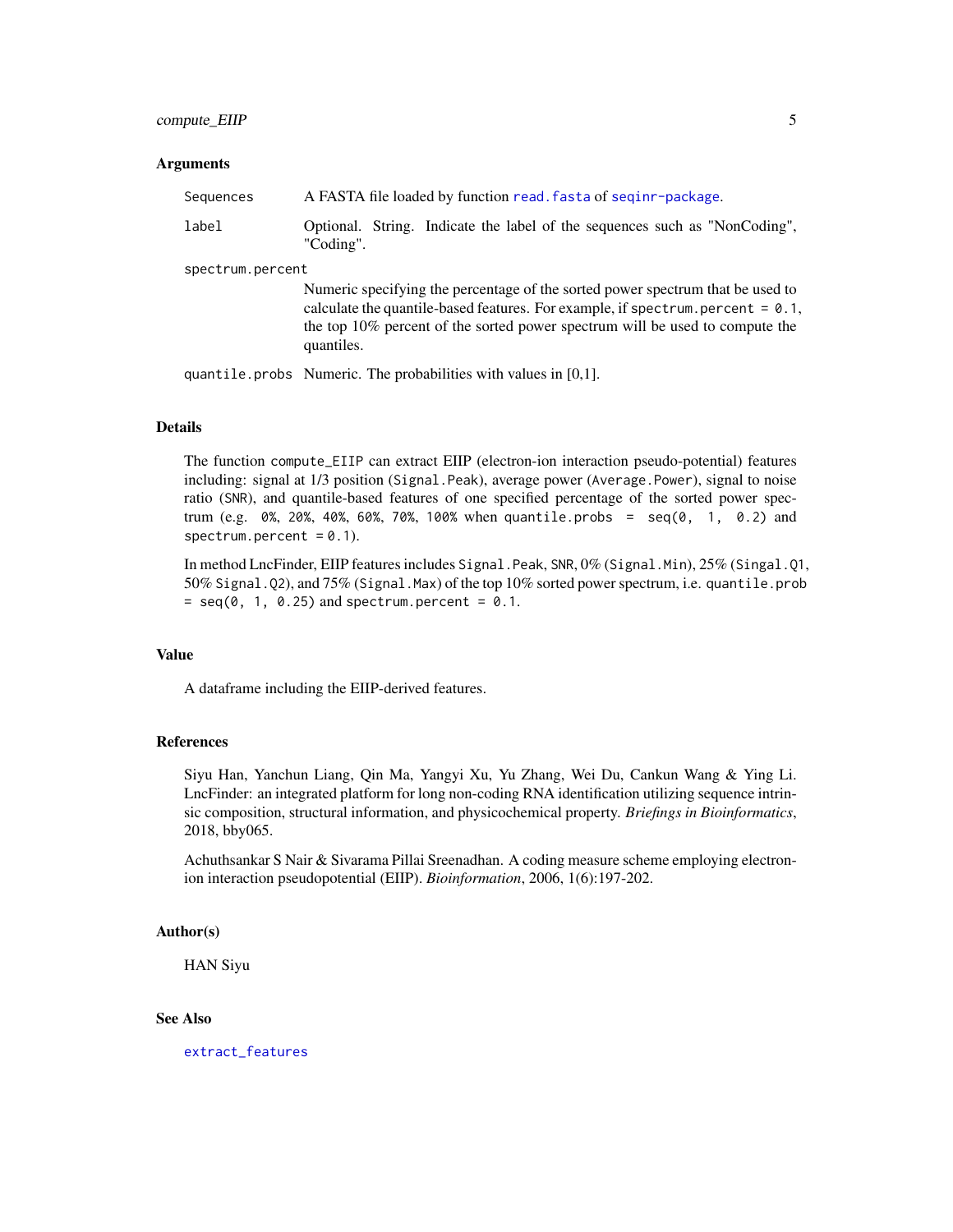## Examples

```
data(demo_DNA.seq)
Seqs <- demo_DNA.seq
EIIP_res <- compute_EIIP(Seqs, label = "NonCoding", spectrum.percent = 0.25,
                        quantile.probs = seq(0, 1, 0.25)
```
<span id="page-5-1"></span>compute\_EucDistance *Compute Euclidean Distance*

## Description

This function can compute Euclidean Distance proposed by method LncFinder (Han et al. 2018). Euclidean Distance can be calculated on full sequence or the longest ORF region. The step and *k* of the sliding window can also be customized.

## Usage

```
compute_EucDistance(Sequences, label = NULL, referFreq, k = 6,
  step = 1, alphabet = c("a", "c", "g", "t"), on. ORF = FALSE,
  auto.full = FALSE, parallel.cores = 2)
```

| Sequences | A FASTA file loaded by function read. fasta of seqinr-package.                                                                                                                                                                                                                            |
|-----------|-------------------------------------------------------------------------------------------------------------------------------------------------------------------------------------------------------------------------------------------------------------------------------------------|
| label     | Optional. String. Indicate the label of the sequences such as "NonCoding",<br>"Coding".                                                                                                                                                                                                   |
| referFreq | a list obtained from function make_referFreq.                                                                                                                                                                                                                                             |
| k         | An integer that indicates the sliding window size. (Default: 6)                                                                                                                                                                                                                           |
| step      | Integer defaulting to 1 for the window step.                                                                                                                                                                                                                                              |
| alphabet  | A vector of single characters that specify the different character of the sequence.<br>(Default: alphabet = $c("a", "c", "g", "t"))$ )                                                                                                                                                    |
| on.ORF    | Logical. If TRUE, Euclidean Distance will be calculated on the longest ORF<br>region. NOTE: If TRUE, the input has to be DNA sequences. (Default: FALSE)                                                                                                                                  |
| auto.full | Logical. When on . ORF = TRUE but no ORF can be found, if auto . $full = TRUE$ ,<br>Euclidean Distance will be calculated on full sequences automatically; if auto. full<br>is FALSE, the sequences that have no ORF will be discarded. Ignored when<br>on. ORF = FALSE. (Default: FALSE) |
|           | parallel.cores Integer. The number of cores for parallel computation. By default the number<br>of cores is 2. Users can set as $-1$ to run this function with all cores.                                                                                                                  |

<span id="page-5-0"></span>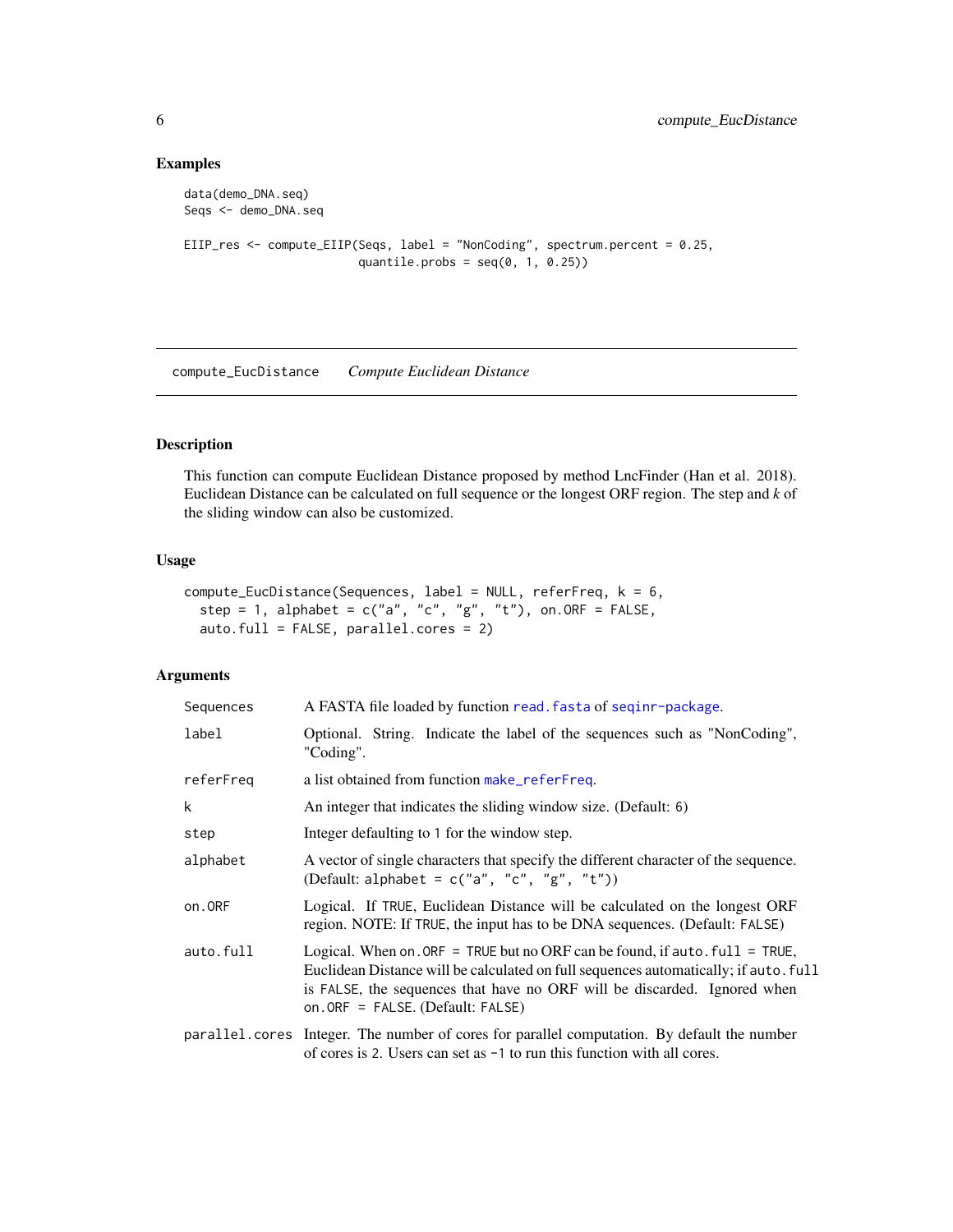## <span id="page-6-0"></span>Details

This function can compute Euclidean Distance proposed by LncFinder (HAN et al. 2018). In LncFinder, two schemes are provided to calculate Euclidean Distance: 1) step = 3 and  $k = 6$ on the longest ORF region; 2) step = 1 and  $k = 6$  on full sequence. Using this function compute\_EucDistance, both step, k, and calculated region (full sequence or ORF) can be customized to maximize its availability.

#### Value

A dataframe.

## References

Siyu Han, Yanchun Liang, Qin Ma, Yangyi Xu, Yu Zhang, Wei Du, Cankun Wang & Ying Li. LncFinder: an integrated platform for long non-coding RNA identification utilizing sequence intrinsic composition, structural information, and physicochemical property. *Briefings in Bioinformatics*, 2018, bby065.

#### Author(s)

HAN Siyu

#### See Also

[make\\_referFreq](#page-26-1), [compute\\_LogDistance](#page-12-1), [compute\\_hexamerScore](#page-9-1).

### Examples

```
## Not run:
Seqs <- seqinr::read.fasta(file =
"http://www.ncbi.nlm.nih.gov/WebSub/html/help/sample_files/nucleotide-sample.txt")
referFreq <- make_referFreq(cds.seq = Seqs, lncRNA.seq = Seqs, k = 6, step = 3,
                            alphabet = c("a", "c", "g", "t"), on.on.orf = TRUE,
                            ignore.illegal = TRUE)
data(demo_DNA.seq)
Sequences <- demo_DNA.seq
EucDistance <- compute_EucDistance(Sequences, label = "NonCoding", referFreq = referFreq,
                                   k = 6, step = 3, alphabet = c("a", "c", "g", "t"),
                                   on.ORF = TRUE, auto.full = TRUE, parallel.cores = 2)
```
## End(Not run)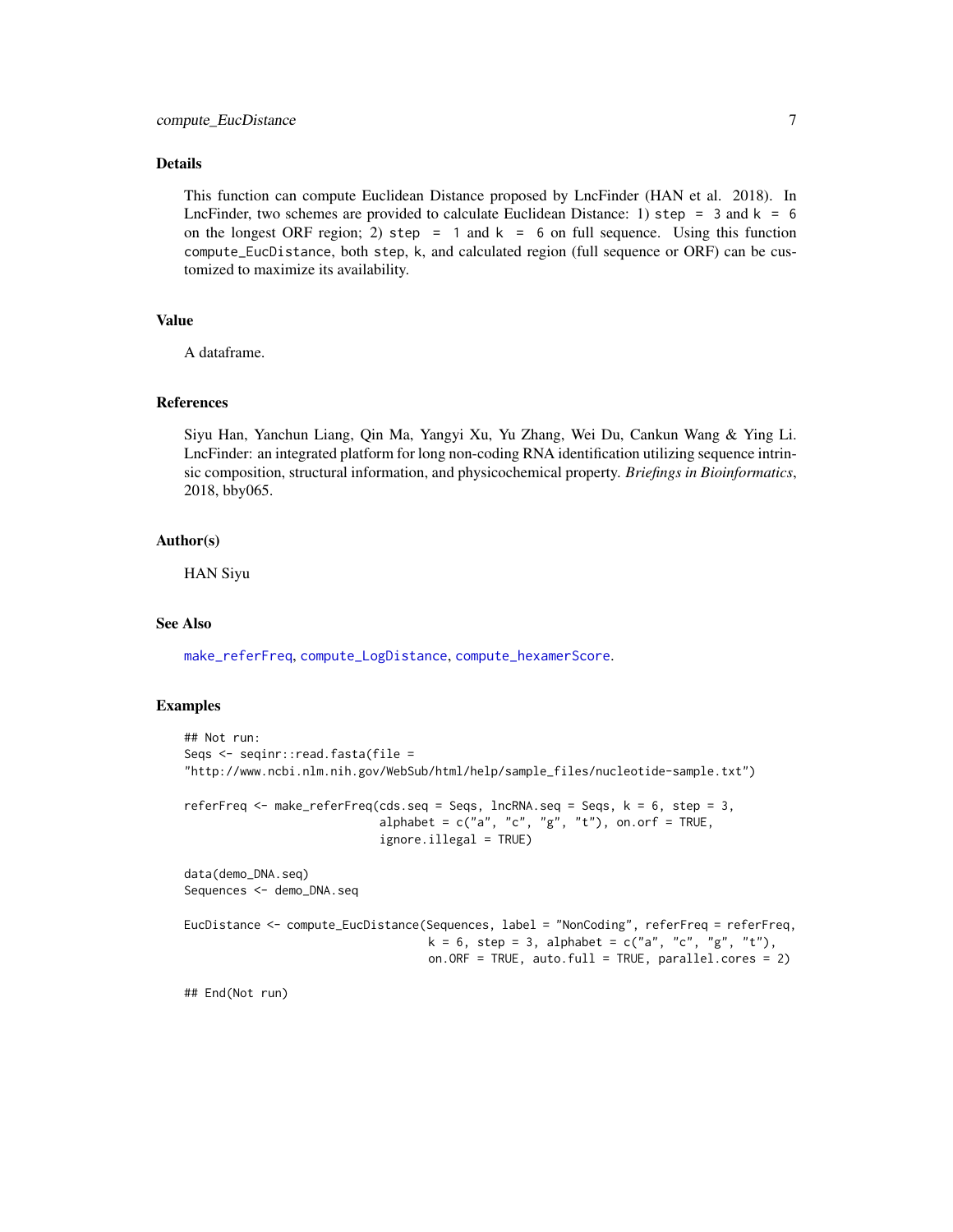<span id="page-7-0"></span>compute\_FickettScore *Compute Fickett TESTCODE Score*

## Description

This function can compute Fickett TESTCODE score of DNA sequences proposed by James W.Fickett (Fickett JW. 1982). Fickett TESTCODE score can be calculated on full sequence or the longest ORF region.

## Usage

```
compute_FickettScore(Sequences, label = NULL, on.ORF = FALSE,
  auto.full = FALSE, parallel.cores = 2)
```
## Arguments

| Sequences | A FASTA file loaded by function read. fasta of seginr-package.                                                                                                                                                                                                                                |
|-----------|-----------------------------------------------------------------------------------------------------------------------------------------------------------------------------------------------------------------------------------------------------------------------------------------------|
| label     | Optional. String. Indicate the label of the sequences such as "NonCoding",<br>"Coding".                                                                                                                                                                                                       |
| on.ORF    | Logical. If TRUE, Fickett TESTCODE score will be calculated on the longest<br>ORF region.                                                                                                                                                                                                     |
| auto.full | Logical. When on. ORF = TRUE but no ORF can be found, if auto. $full = TRUE$ ,<br>Fickett TESTCODE score will be calculated on full sequences automatically; if<br>auto. full is FALSE, the sequences that have no ORF will be discarded. Ignored<br>when on $ORF = FALSE$ . (Default: FALSE) |
|           | parallel.cores Integer. The number of cores for parallel computation. By default the number<br>of cores is 2. Users can set as $-1$ to run this function with all cores.                                                                                                                      |

#### Details

This function can compute Fickett TESTCODE score proposed by James W.Fickett (Fickett JW. 1982). Fickett TESTCODE score is selected as feature by method CPAT (Wang et al. 2013) and CPC2 (Kang et al. 2017). In CPAT, Fickett TESTCODE score is calculated on the longest ORF region, but CPC2 calculates the score on full sequence. This function compute\_FickettScore improves the CPAT's code and is capable of computing the score on the longest ORF region as well as full sequence.

#### Value

A dataframe.

## References

James W.Fickett. Recognition of protein coding regions in DNA sequences. *Nucleic Acids Research*, 1982, 10(17):5303-5318.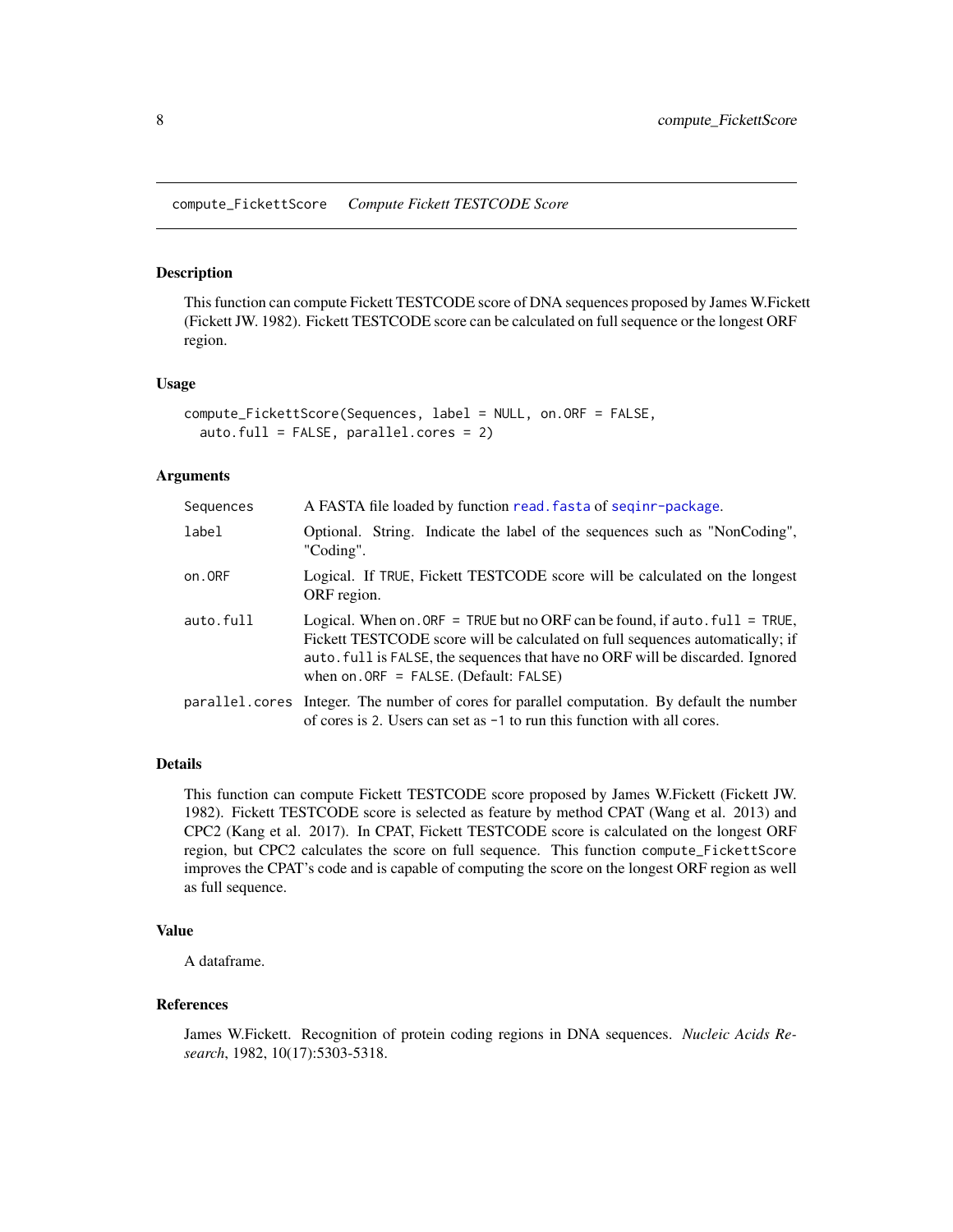## <span id="page-8-0"></span>compute\_GC 9

Siyu Han, Yanchun Liang, Qin Ma, Yangyi Xu, Yu Zhang, Wei Du, Cankun Wang & Ying Li. LncFinder: an integrated platform for long non-coding RNA identification utilizing sequence intrinsic composition, structural information, and physicochemical property. *Briefings in Bioinformatics*, 2018, bby065.

Liguo Wang, Hyun Jung Park, Surendra Dasari, Shengqin Wang, JeanPierre Kocher & Wei Li. CPAT: coding-potential assessment tool using an alignment-free logistic regression model. *Nucleic Acids Research*, 2013, 41(6):e74-e74.

Yu-Jian Kang, De-Chang Yang, Lei Kong, Mei Hou, Yu-Qi Meng, Liping Wei & Ge Gao. CPC2: a fast and accurate coding potential calculator based on sequence intrinsic features. *Nucleic Acids Research*, 2017, 45(W1):W12-W16.

#### Author(s)

HAN Siyu

## Examples

## Not run: data(demo\_DNA.seq) Seqs <- demo\_DNA.seq

```
FickettScore <- compute_FickettScore(Seqs, label = NULL, on.ORF = TRUE,
                                     auto.full = TRUE, parallel.cores = 2)
```
## End(Not run)

compute\_GC *Calculate GC content*

#### Description

This function can GC content of the input sequences.

## Usage

```
compute_GC(Sequences, label = NULL, on.ORF = FALSE,
  auto.full = FALSE, parallel.cores = 2)
```

| Sequences | A FASTA file loaded by function read. fasta of seginr-package.                                                                                                                                                                                                                 |
|-----------|--------------------------------------------------------------------------------------------------------------------------------------------------------------------------------------------------------------------------------------------------------------------------------|
| label     | Optional. String. Indicate the label of the sequences such as "NonCoding",<br>"Coding".                                                                                                                                                                                        |
| on.ORF    | Logical. If TRUE, GC content will be calculated on the longest ORF region.                                                                                                                                                                                                     |
| auto.full | Logical. When on, ORF = TRUE but no ORF can be found, if auto, $full = TRUE$ ,<br>GC content will be calculated on full sequences automatically; if auto full<br>is FALSE, the sequences that have no ORF will be discarded. Ignored when<br>on. ORF = FALSE. (Default: FALSE) |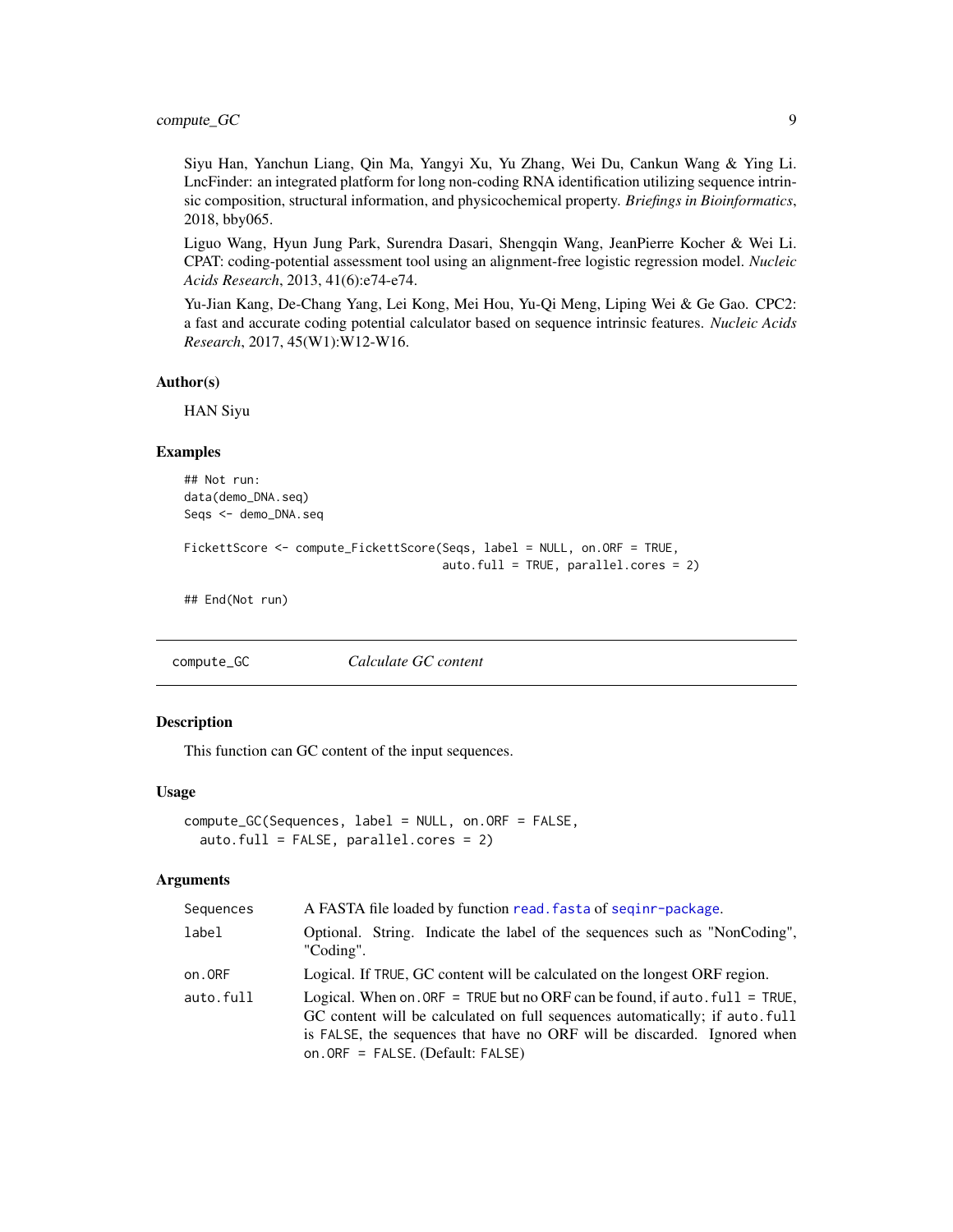parallel.cores Integer. The number of cores for parallel computation. By default the number of cores is 2. Users can set as -1 to run this function with all cores.

#### Details

This function can basically compute GC content of DNA sequences: GC content =  $(nc + ng) / (na)$ + nc + ng + nt). The function will ignored the ambiguous bases.

## Value

A dataframe.

#### Author(s)

HAN Siyu

## See Also

[GC](#page-0-0) (package "[seqinr-package](#page-0-0)")

#### Examples

```
## Not run:
data(demo_DNA.seq)
Seqs <- demo_DNA.seq
gcContent <- compute_GC(Seqs, label = "NonCoding",on.ORF = TRUE,
                        auto.full = TRUE, parallel.cores = 2)
```
## End(Not run)

<span id="page-9-1"></span>compute\_hexamerScore *Compute Hexamer Score*

#### Description

This function can compute hexamer score proposed by method CPAT (Wang et al. 2013). Hexamer score can be calculated on full sequence or the longest ORF region. The step and *k* of the sliding window can also be customized.

## Usage

```
compute_hexamerScore(Sequences, label = NULL, referFreq, k = 6,
  step = 1, alphabet = c("a", "c", "g", "t"), on. ORF = FALSE,auto.full = FALSE, parallel.cores = 2)
```
<span id="page-9-0"></span>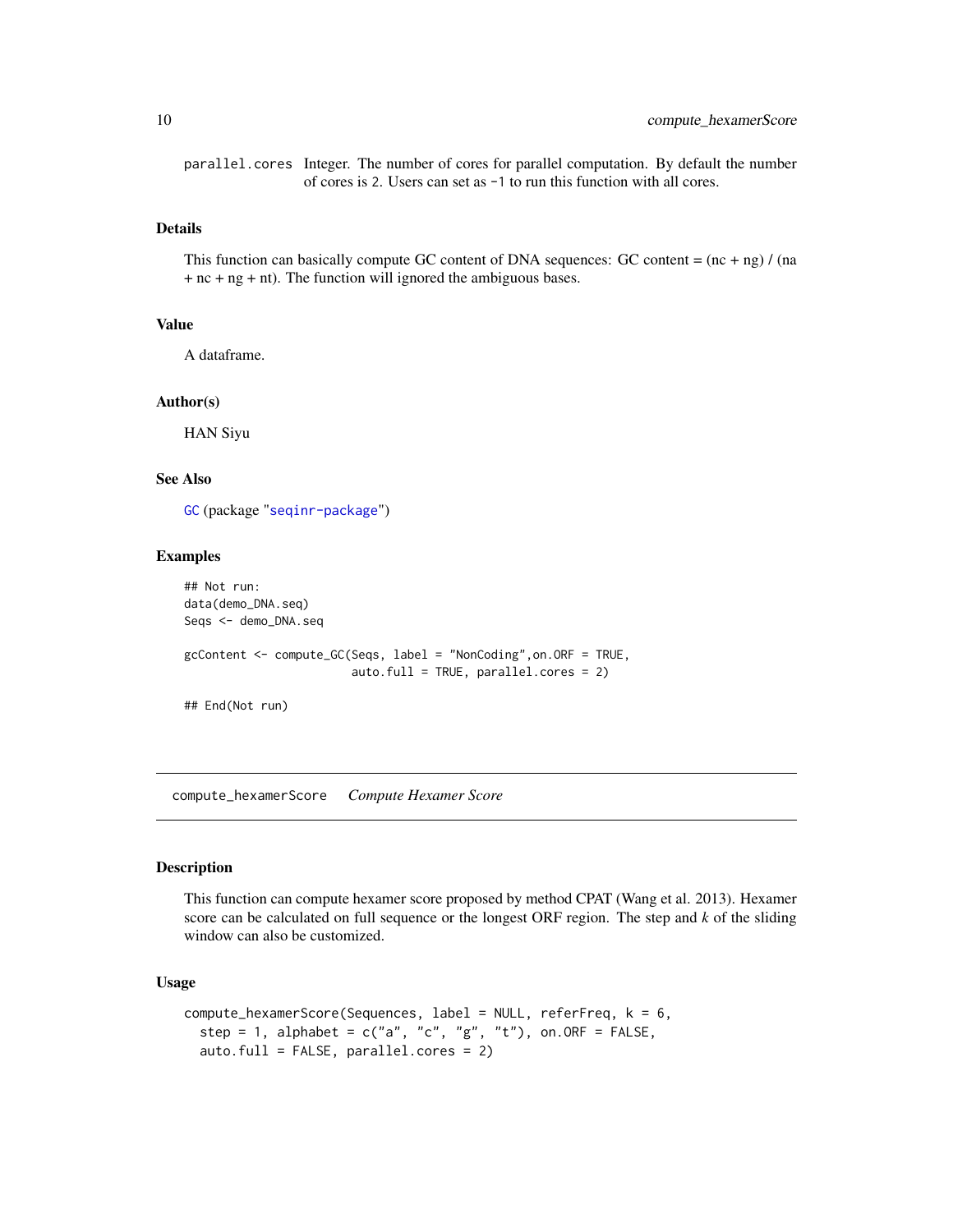#### <span id="page-10-0"></span>**Arguments**

| Sequences | A FASTA file loaded by function read. fasta of seginr-package.                                                                                                                                                                                                                     |
|-----------|------------------------------------------------------------------------------------------------------------------------------------------------------------------------------------------------------------------------------------------------------------------------------------|
| label     | Optional. String. Indicate the label of the sequences such as "NonCoding",<br>"Coding".                                                                                                                                                                                            |
| referFreq | A list obtained from function make_referFreq.                                                                                                                                                                                                                                      |
| k         | An integer that indicates the sliding window size. (Default: 6)                                                                                                                                                                                                                    |
| step      | Integer defaulting to 1 for the window step.                                                                                                                                                                                                                                       |
| alphabet  | A vector of single characters that specify the different character of the sequence.<br>(Default: alphabet = $c("a", "c", "g", "t"))$                                                                                                                                               |
| on.ORF    | Logical. If TRUE, hexamer score will be calculated on the longest ORF region.<br>NOTE: If TRUE, the input has to be DNA sequences. (Default: FALSE)                                                                                                                                |
| auto.full | Logical. When on. ORF = TRUE but no ORF can be found, if auto. $full = TRUE$ ,<br>hexamer score will be calculated on full sequences automatically; if auto. full<br>is FALSE, the sequences that have no ORF will be discarded. Ignored when<br>on. ORF = FALSE. (Default: FALSE) |
|           | parallel.cores Integer. The number of cores for parallel computation. By default the number<br>of cores is 2. Users can set as $-1$ to run this function with all cores.                                                                                                           |

## Details

This function can compute hexamer score proposed by CPAT (Wang et al. 2013). In CPAT, hexamer score is calculated on the longest ORF region, and the step of the sliding window is 3 (i.e. step = 3). Hexamer means six adjoining bases, thus  $k = 6$ . But in function compute\_hexamerScore, both step, k, and calculated region (full sequence or ORF) can be customized to maximize its availability.

## Value

A dataframe.

## References

Liguo Wang, Hyun Jung Park, Surendra Dasari, Shengqin Wang, JeanPierre Kocher, & Wei Li. CPAT: coding-potential assessment tool using an alignment-free logistic regression model. *Nucleic Acids Research*, 2013, 41(6):e74-e74.

Siyu Han, Yanchun Liang, Qin Ma, Yangyi Xu, Yu Zhang, Wei Du, Cankun Wang & Ying Li. LncFinder: an integrated platform for long non-coding RNA identification utilizing sequence intrinsic composition, structural information, and physicochemical property. *Briefings in Bioinformatics*, 2018, bby065.

## Author(s)

HAN Siyu

## See Also

[make\\_referFreq](#page-26-1), [compute\\_LogDistance](#page-12-1), [compute\\_EucDistance](#page-5-1).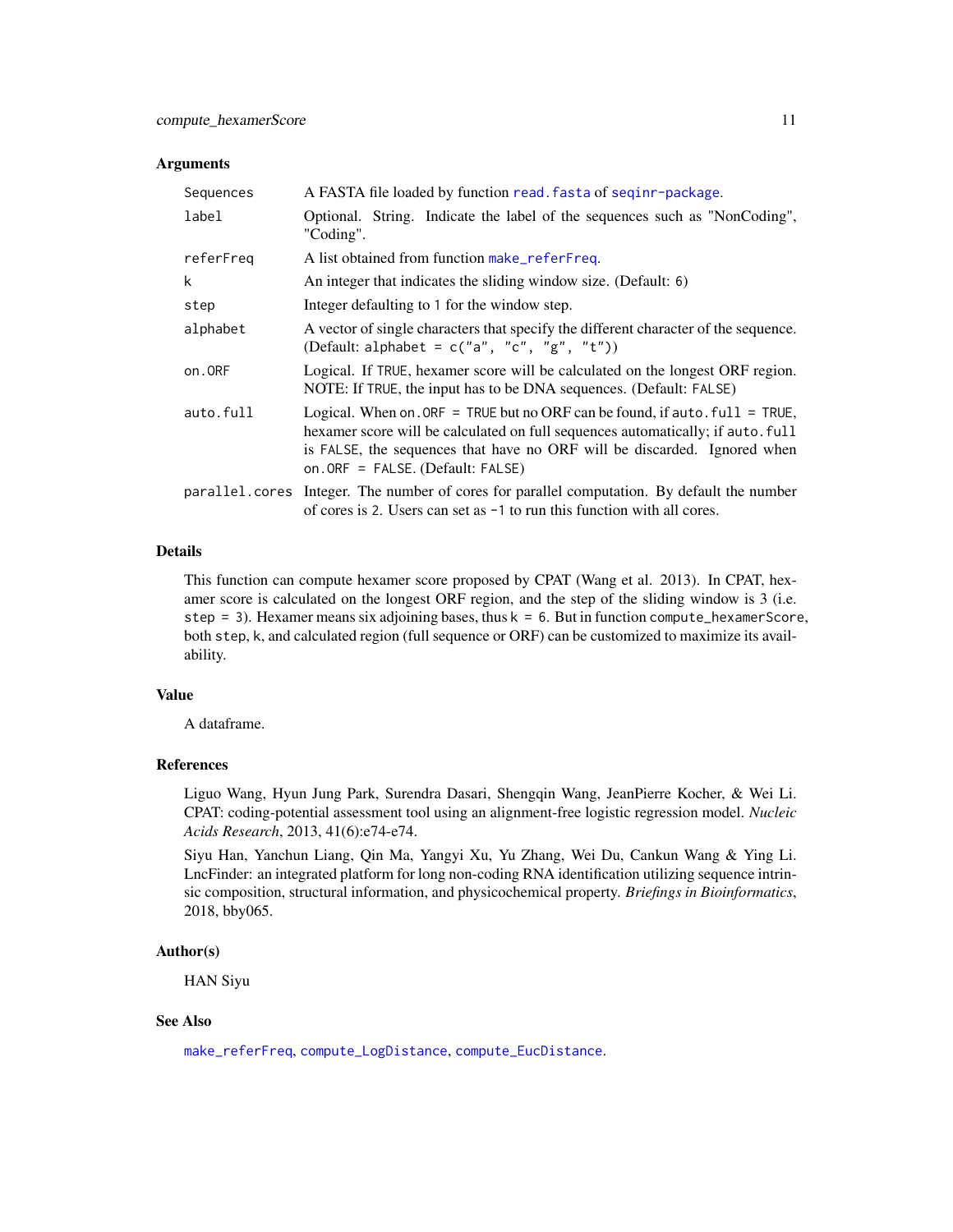#### Examples

```
## Not run:
Seqs <- seqinr::read.fasta(file =
"http://www.ncbi.nlm.nih.gov/WebSub/html/help/sample_files/nucleotide-sample.txt")
referFreq \leq make_referFreq(cds.seq = Seqs, lncRNA.seq = Seqs, k = 6, step = 1,
                            alphabet = c("a", "c", "g", "t"), on.orf = TRUE,ignore.illegal = TRUE)
data(demo_DNA.seq)
Sequences <- demo_DNA.seq
hexamerScore <- compute_hexamerScore(Sequences, label = "NonCoding", referFreq = referFreq,
                                     k = 6, step = 1, alphabet = c("a", "c", "g", "t"),
                                    on.ORF = TRUE, auto.full = TRUE, parallel.cores = 2)
## End(Not run)
```
compute\_kmer *Compute* k*-mer Features*

#### Description

This function can calculate the *k*-mer frequencies of the sequences.

#### Usage

```
compute_kmer(Sequences, label = NULL, k = 1:5, step = 1,
  freq = TRUE, improved.mode = FALSE, alphabet = c("a", "c", "g","t"), on.ORF = FALSE, auto.full = FALSE, parallel.cores = 2)
```

| Sequences     | A FASTA file loaded by function read. fasta of seginr-package.                                                                                          |
|---------------|---------------------------------------------------------------------------------------------------------------------------------------------------------|
| label         | Optional. String. Indicate the label of the sequences such as "NonCoding",<br>"Coding".                                                                 |
| k             | An integer that indicates the sliding window size. (Default: 1:5)                                                                                       |
| step          | Integer defaulting to 1 for the window step.                                                                                                            |
| freq          | Logical. If TRUE, the frequencies of different patterns are returned instead of<br>counts. (Default: TRUE)                                              |
| improved.mode | Logical. If TRUE, the frequencies will be normalized using the method pro-<br>posed by PLEK (Li et al. 2014). Ignored if freq = FALSE. (Default: FALSE) |
| alphabet      | A vector of single characters that specify the different character of the sequence.<br>(Default: alphabet = $c("a", "c", "g", "t"))$                    |

<span id="page-11-0"></span>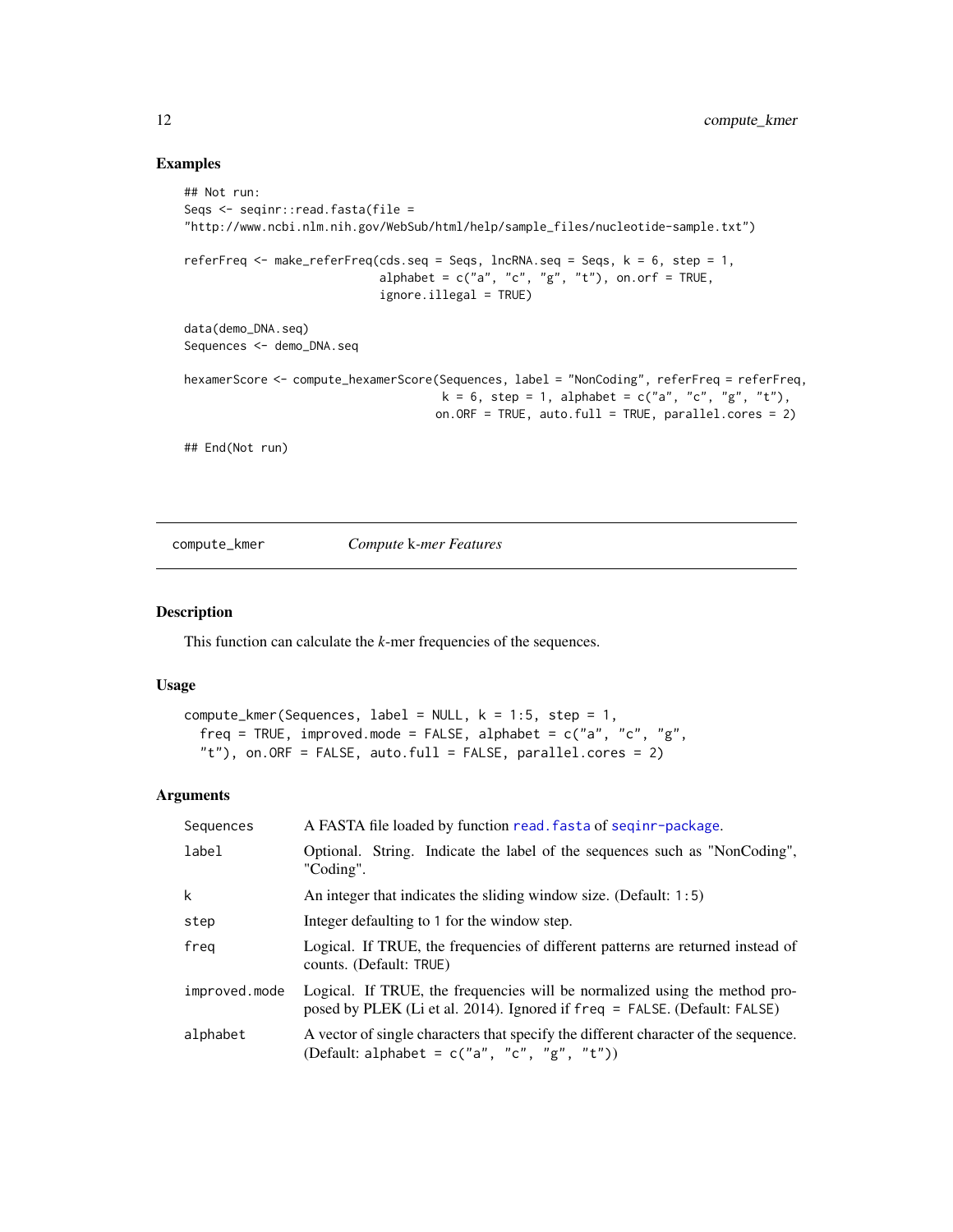<span id="page-12-0"></span>

| on.ORF    | Logical. If TRUE, the k-mer frequencies will be calculated on the longest ORF<br>region. NOTE: If TRUE, the sequences have to be DNA. (Default: FALSE)                                                                                                                                               |
|-----------|------------------------------------------------------------------------------------------------------------------------------------------------------------------------------------------------------------------------------------------------------------------------------------------------------|
| auto.full | Logical. When on . ORF = TRUE but no ORF can be found, if auto . $full = TRUE$ ,<br>the $k$ -mer frequencies will be calculated on the full sequence automatically; if<br>auto. full is FALSE, the sequences that have no ORF will be discarded. Ignored<br>when on $ORF = FALSE$ . (Default: FALSE) |
|           | parallel.cores Integer. The number of cores for parallel computation. By default the number<br>of cores is 2. Users can set as -1 to run this function with all cores.                                                                                                                               |

## Details

This function can extract *k*-mer features. k and step can be customized. The count (freq = FALSE) or frequencies (freq = TRUE) of different patterns can be returned. If freq = TRUE, improved.mode is available. The improved mode is proposed by method PLEK. (Ref: Li et al. 2014)

## Value

A dataframe.

#### Author(s)

HAN Siyu

#### Examples

```
## Not run:
data(demo_DNA.seq)
Seqs <- demo_DNA.seq
kmer_res1 <- compute_kmer(Seqs, k = 1:5, step = 1, freq = TRUE, improved.mode = FALSE)
kmer_res2 <- compute_kmer(Seqs, k = 1:5, step = 3, freq = TRUE,
                          improved mode = TRUE, on. ORF = TRUE, auto.full = TRUE)
## End(Not run)
```
<span id="page-12-1"></span>compute\_LogDistance *Compute Logarithm Distance*

#### Description

This function can compute Logarithm Distance proposed by method LncFinder (Han et al. 2018). Logarithm Distance can be calculated on full sequence or the longest ORF region. The step and *k* of the sliding window can also be customized.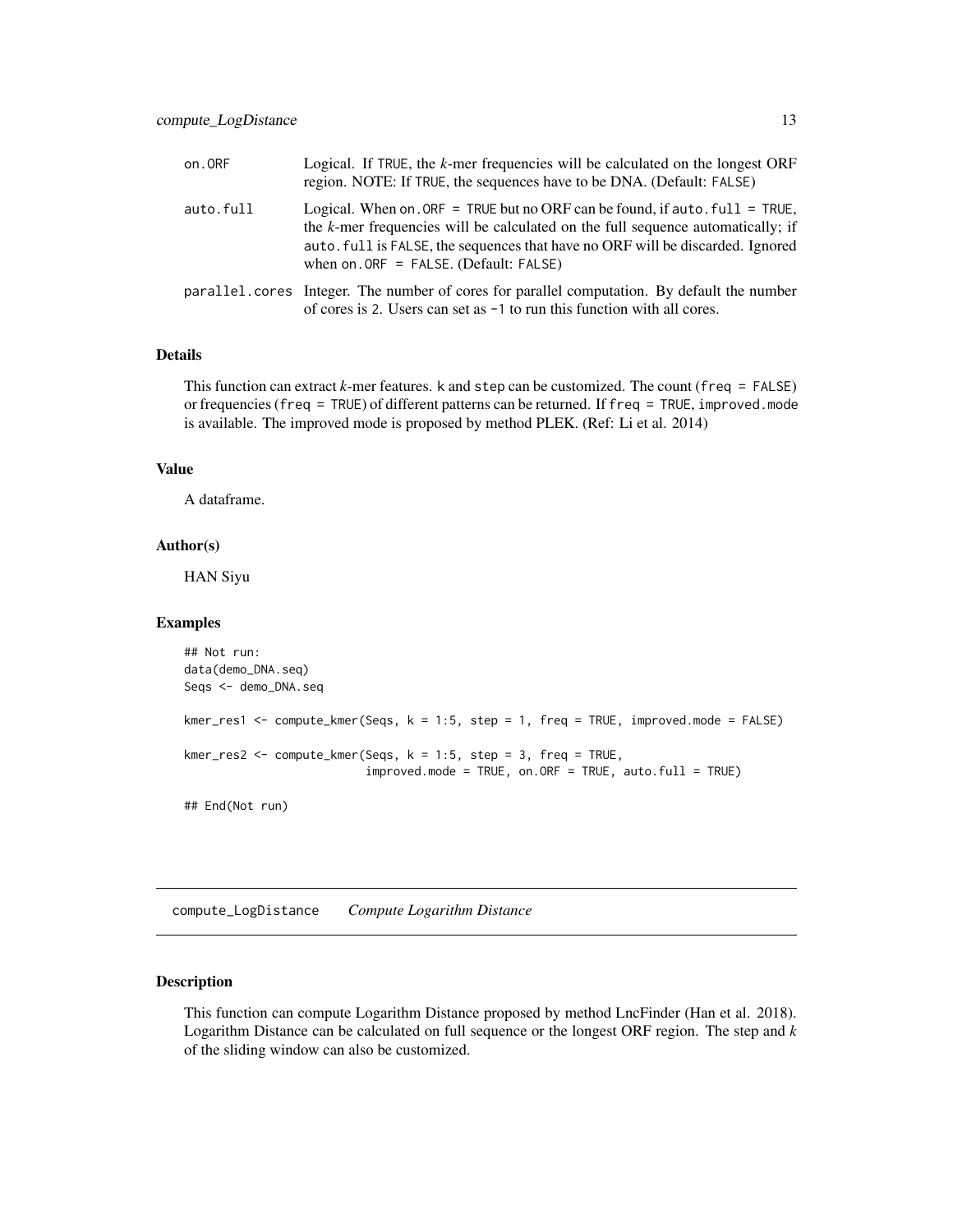#### <span id="page-13-0"></span>Usage

```
compute_LogDistance(Sequences, label = NULL, referFreq, k = 6,
  step = 1, alphabet = c("a", "c", "g", "t"), on.ORF = FALSE,
  auto.full = FALSE, parallel.cores = 2)
```
## Arguments

| Sequences | A FASTA file loaded by function read. fasta of seginr-package.                                                                                                                                                                                                                          |
|-----------|-----------------------------------------------------------------------------------------------------------------------------------------------------------------------------------------------------------------------------------------------------------------------------------------|
| label     | Optional. String. Indicate the label of the sequences such as "NonCoding",<br>"Coding".                                                                                                                                                                                                 |
| referFreq | a list obtained from function make_referFreq.                                                                                                                                                                                                                                           |
| k         | An integer that indicates the sliding window size. (Default: 6)                                                                                                                                                                                                                         |
| step      | Integer defaulting to 1 for the window step.                                                                                                                                                                                                                                            |
| alphabet  | A vector of single characters that specify the different character of the sequence.<br>(Default: alphabet = $c("a", "c", "g", "t"))$                                                                                                                                                    |
| on.ORF    | Logical. If TRUE, Logarithm Distance will be calculated on the longest ORF<br>region. NOTE: If TRUE, the input has to be DNA sequences. (Default: FALSE)                                                                                                                                |
| auto.full | Logical. When on. ORF = TRUE but no ORF can be found, if auto. $full = TRUE$ ,<br>Logarithm Distance will be calculated on full sequences automatically; if auto. full<br>is FALSE, the sequences that have no ORF will be discarded. Ignored when<br>on. ORF = FALSE. (Default: FALSE) |
|           | parallel.cores Integer. The number of cores for parallel computation. By default the number<br>of cores is 2. Users can set as $-1$ to run this function with all cores.                                                                                                                |

## Details

This function can compute Logarithm Distance proposed by LncFinder (HAN et al. 2018). In LncFinder, two schemes are provided to calculate Logarithm Distance: 1) step =  $3$  and k =  $6$  on the longest ORF region; 2) step = 1 and  $k = 6$  on full sequence. Method LncFinder uses scheme 1 to extract Logarithm Distance features. Using this function compute\_EucDistance, both step, k, and calculated region (full sequence or ORF) can be customized to maximize its availability.

### Value

A dataframe.

#### References

Siyu Han, Yanchun Liang, Qin Ma, Yangyi Xu, Yu Zhang, Wei Du, Cankun Wang & Ying Li. LncFinder: an integrated platform for long non-coding RNA identification utilizing sequence intrinsic composition, structural information, and physicochemical property. *Briefings in Bioinformatics*, 2018, bby065.

## Author(s)

HAN Siyu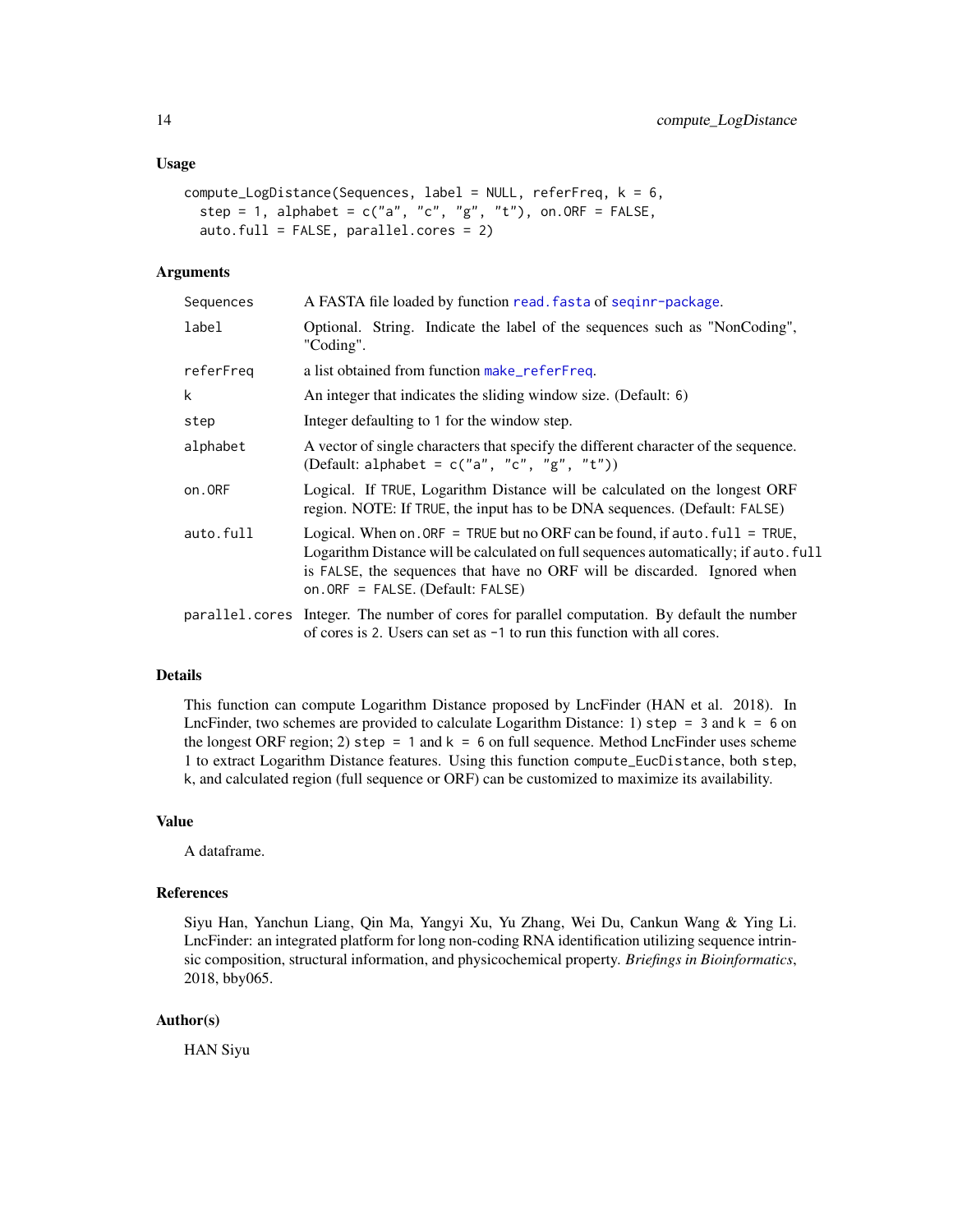## <span id="page-14-0"></span>compute\_pI 15

## See Also

[make\\_referFreq](#page-26-1), [compute\\_EucDistance](#page-5-1), [compute\\_hexamerScore](#page-9-1).

#### Examples

```
## Not run:
Seqs <- seqinr::read.fasta(file =
"http://www.ncbi.nlm.nih.gov/WebSub/html/help/sample_files/nucleotide-sample.txt")
referFreq <- make_referFreq(cds.seq = Seqs, lncRNA.seq = Seqs, k = 6, step = 3,
                            alphabet = c("a", "c", "g", "t"), on.orf = TRUE,
                            ignore.illegal = TRUE)
data(demo_DNA.seq)
Sequences <- demo_DNA.seq
LogDistance <- compute_LogDistance(Sequences, label = "NonCoding", referFreq = referFreq,
                                   k = 6, step = 3, alphabet = c("a", "c", "g", "t"),
                                   on.ORF = TRUE, auto.full = TRUE, parallel.cores = 2)
## End(Not run)
```

```
compute_pI Compute Theoretical Isoelectric Point
```
## Description

This function is basically a wrapper for function [computePI](#page-0-0). This function translate DNA sequence into protein, and compute the theoretical isoelectric point (pI) of this protein.

#### Usage

```
compute_pI(Sequences, label = NULL, on.ORF = FALSE,
  auto.full = FALSE, ambiguous.base = FALSE, parallel.cores = 2)
```

| Sequences | A FASTA file loaded by function read. fasta of seginr-package.                                                                                                                                                                                                            |
|-----------|---------------------------------------------------------------------------------------------------------------------------------------------------------------------------------------------------------------------------------------------------------------------------|
| label     | Optional. String. Indicate the label of the sequences such as "NonCoding",<br>"Coding".                                                                                                                                                                                   |
| on.ORF    | Logical. If TRUE, pI will be calculated on the longest ORF region. NOTE: If<br>TRUE, the input has to be DNA sequences. (Default: FALSE)                                                                                                                                  |
| auto.full | Logical. When on . ORF = TRUE but no ORF can be found, if auto . $full = TRUE$ ,<br>pI will be calculated on full sequences automatically; if auto, full is FALSE, the<br>sequences that have no ORF will be discarded. Ignored when on. ORF = FALSE.<br>(Default: FALSE) |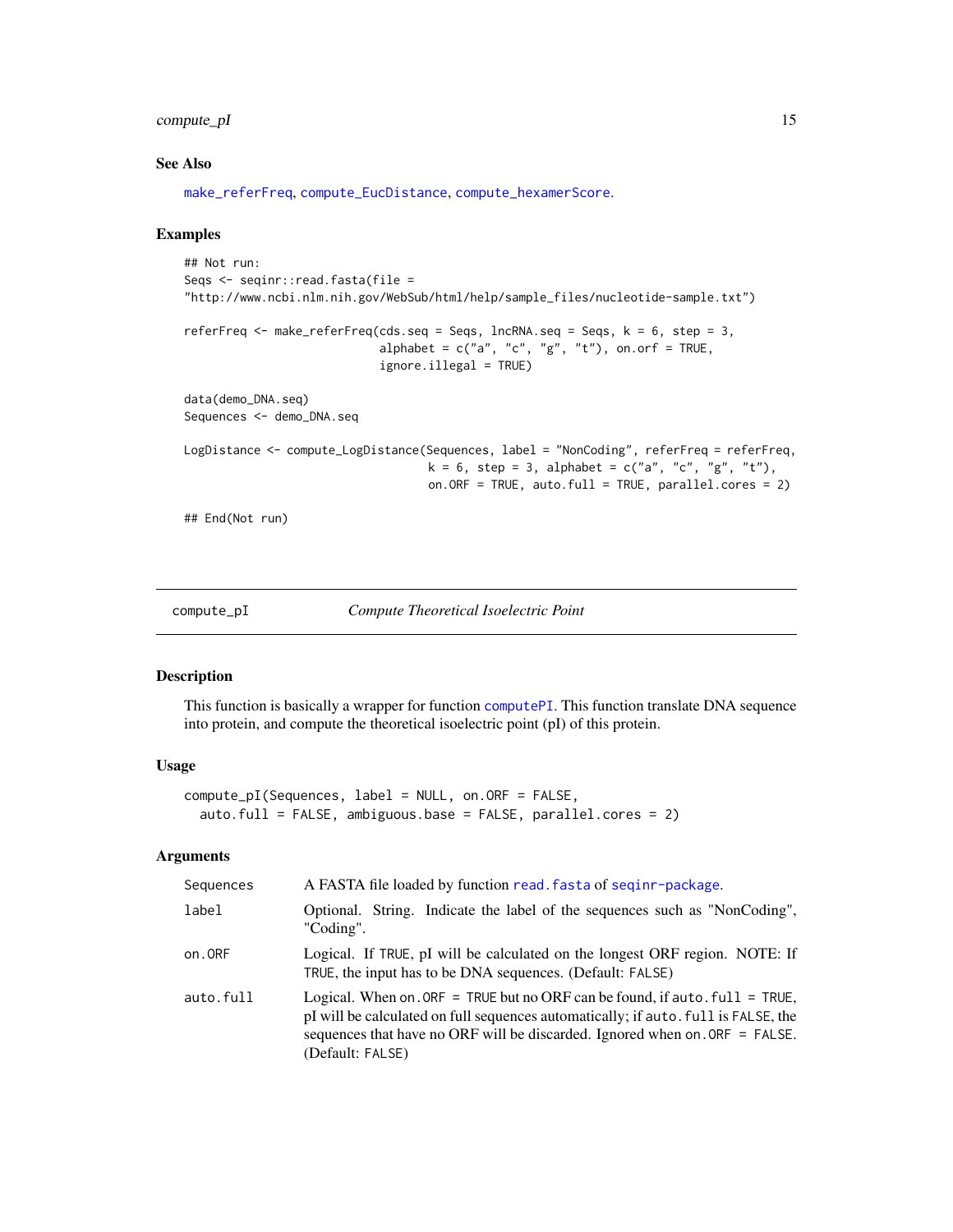<span id="page-15-0"></span>

| ambiguous base If TRUE, ambiguous bases are taken into account when translating DNA se-                                                                                   |
|---------------------------------------------------------------------------------------------------------------------------------------------------------------------------|
| quences into proteins.                                                                                                                                                    |
| parallel, cores Integer. The number of cores for parallel computation. By default the number<br>of cores is 2. Users can set as $-1$ to run this function with all cores. |

## Details

This function can compute the pI of DNA sequences. Method CPC2 (Kang et al. 2017) uses this feature to identify lncRNAs, and this feature is evaluated in the article LncFinder (Han et al. 2018).

Using this function, the theoretical pI can be computed on full sequence or the longest ORF region. In CPC2, pI is calculated on ORF region.

## Value

A dataframe.

#### Author(s)

HAN Siyu

## Examples

```
## Not run:
data(demo_DNA.seq)
Sequences <- demo_DNA.seq
pI_res <- compute_pI(Sequences, on.ORF = TRUE, auto.full = FALSE, ambiguous.base = FALSE)
## End(Not run)
```
demo\_dataset *A demo of dataset*

## Description

This dataset contains the features of 20 lncRNA sequences and 20 protein-coding sequences.

## Usage

data(demo\_dataset)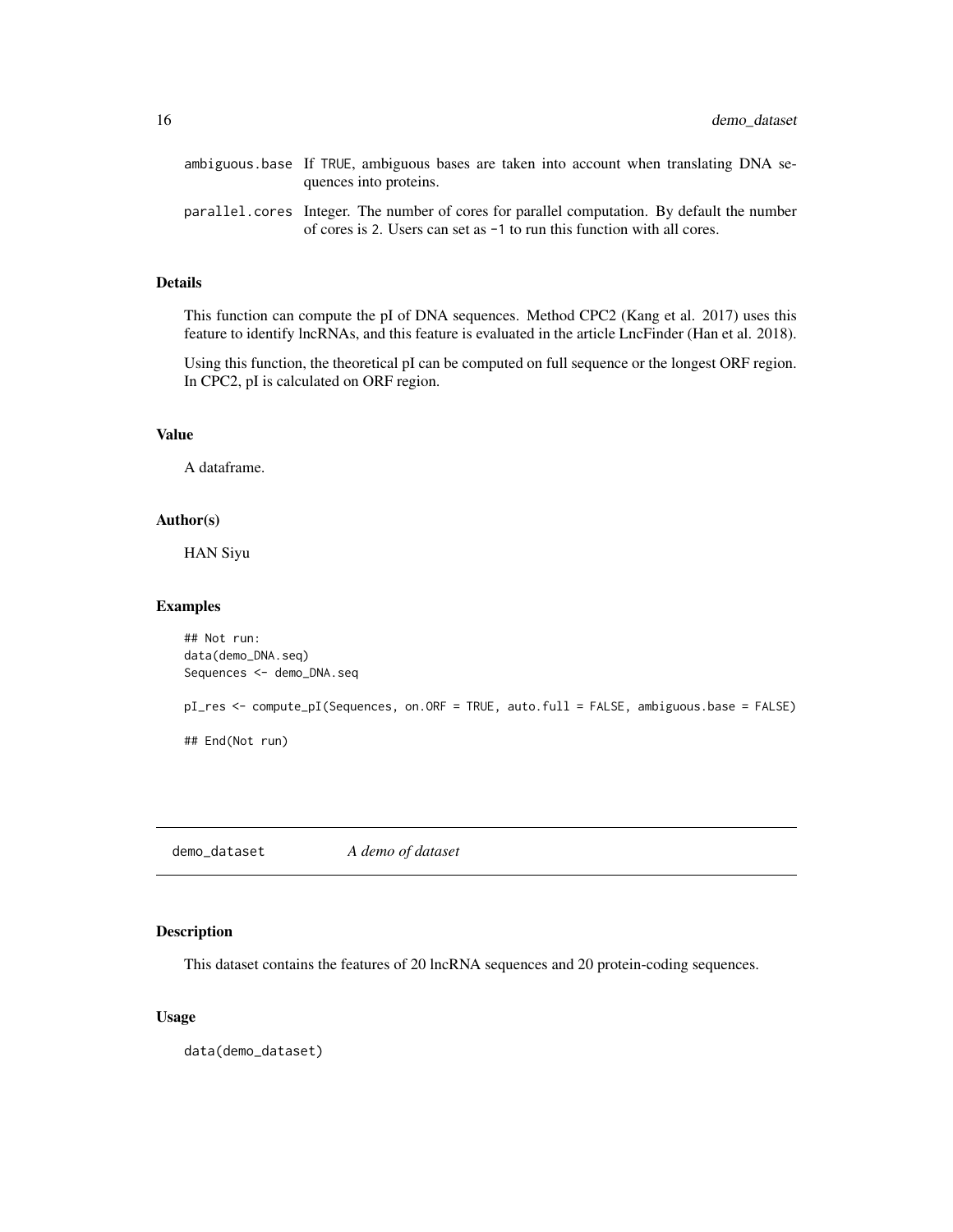## <span id="page-16-0"></span>Format

A data frame with 40 rows and 20 variables:

Label the class of the sequences ORF.Max.Len the length of the longest ORF ORF.Max.Cov the coverage of the longest ORF Seq.lnc.Dist Log-Distance.lncRNA Seq.pct.Dist Log-Distance.protein-coding transcripts Seq.Dist.Ratio Distance-Ratio.sequence Signal.Peak Signal as 1/3 position SNR Signal to noise ratio Signal.Min the minimum value of the top 10% power spectrum Signal.Q1 the quantile Q1 of the top 10% power spectrum Signal.Q2 the quantile Q2 of the top 10% power spectrum Signal.Max the maximum value of the top 10% power spectrum Dot\_lnc.dist Log-Distance.acguD.lncRNA Dot\_pct.dist Log-Distance.acguD.protein-coding transcripts Dot\_Dist.Ratio Distance-Ratio.acguD SS.lnc.dist Log-Distance.acgu-ACGU.lncRNA SS.pct.dist Log-Distance.acgu-ACGU.protein-coding transcripts SS.Dist.Ratio Distance-Ratio.acgu-ACGU MFE Minimum free energy UP.PCT Percentage of Unpair-Pair

#### Source

Sequences are selected from GENCODE.

demo\_DNA.seq *A demo of DNA sequences*

## Description

This file contains 10 DNA sequences.

#### Usage

data(demo\_DNA.seq)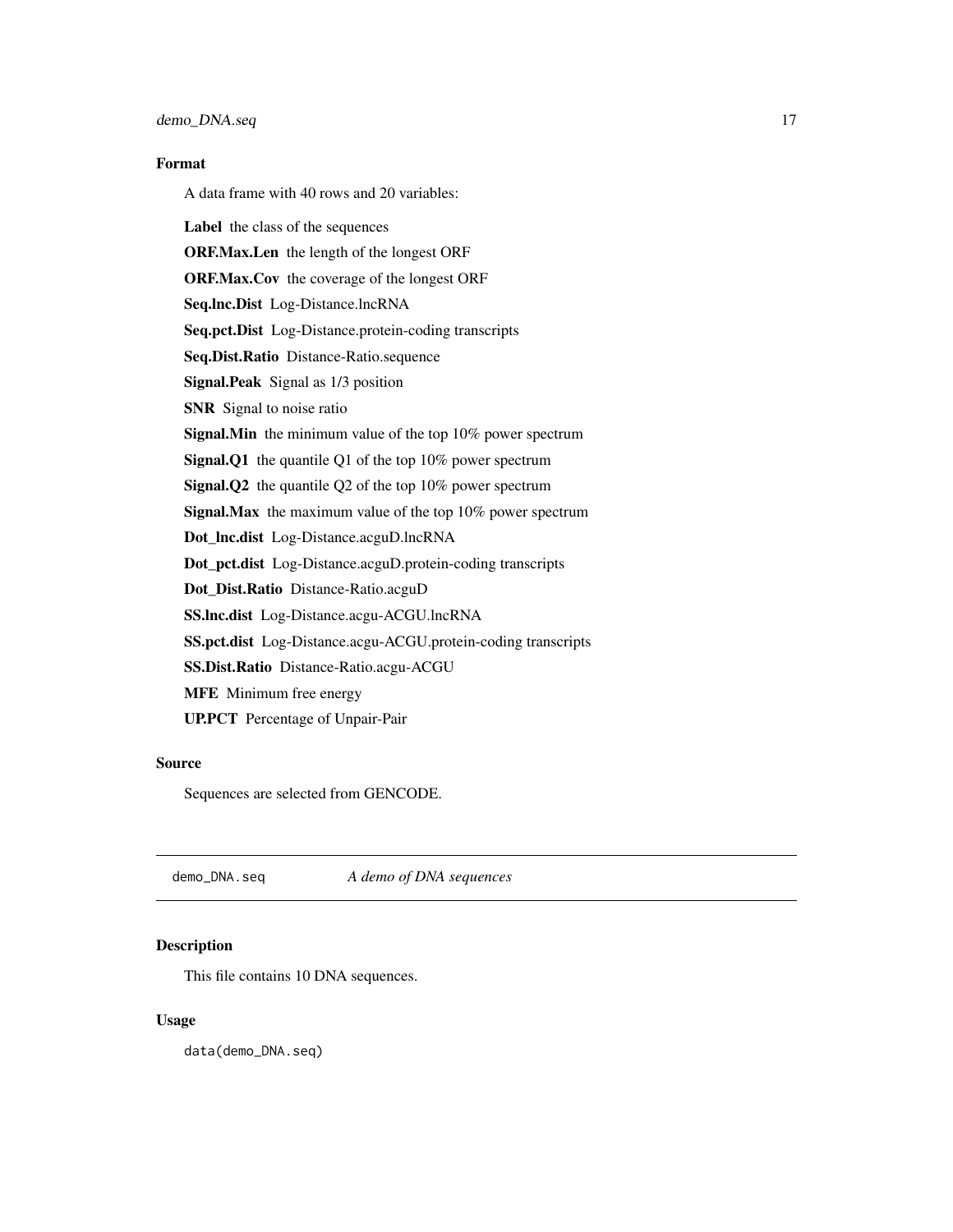## <span id="page-17-0"></span>Format

A list contains 10 DNA sequences.

The sequences are loaded by function [read.fasta](#page-0-0).

#### Source

DNA sequences are selected from GENCODE.

demo\_SS.seq *A demo of secondary structure sequences*

## Description

This file contains 10 SS (Secondary Structure) sequences.

## Usage

data(demo\_SS.seq)

## Format

A data frame with 3 rows and 10 variables:

The first row is RNA sequence; the second row is Dot-Bracket Notation of secondary structure sequences; the last row is minimum free energy (MFE).

## Source

DNA sequences are selected from GENCODE. Secondary structure of each sequence is obtained from program "RNAfold".

<span id="page-17-1"></span>extract\_features *Extract the Features*

## Description

This function can construct the dataset. This function is only used to extract the features, please use function [build\\_model](#page-1-1) to build new models.

## Usage

```
extract_features(Sequences, label = NULL, SS.features = FALSE,
  format = "DNA", frequencies.file = "human", parallel.cores = 2)
```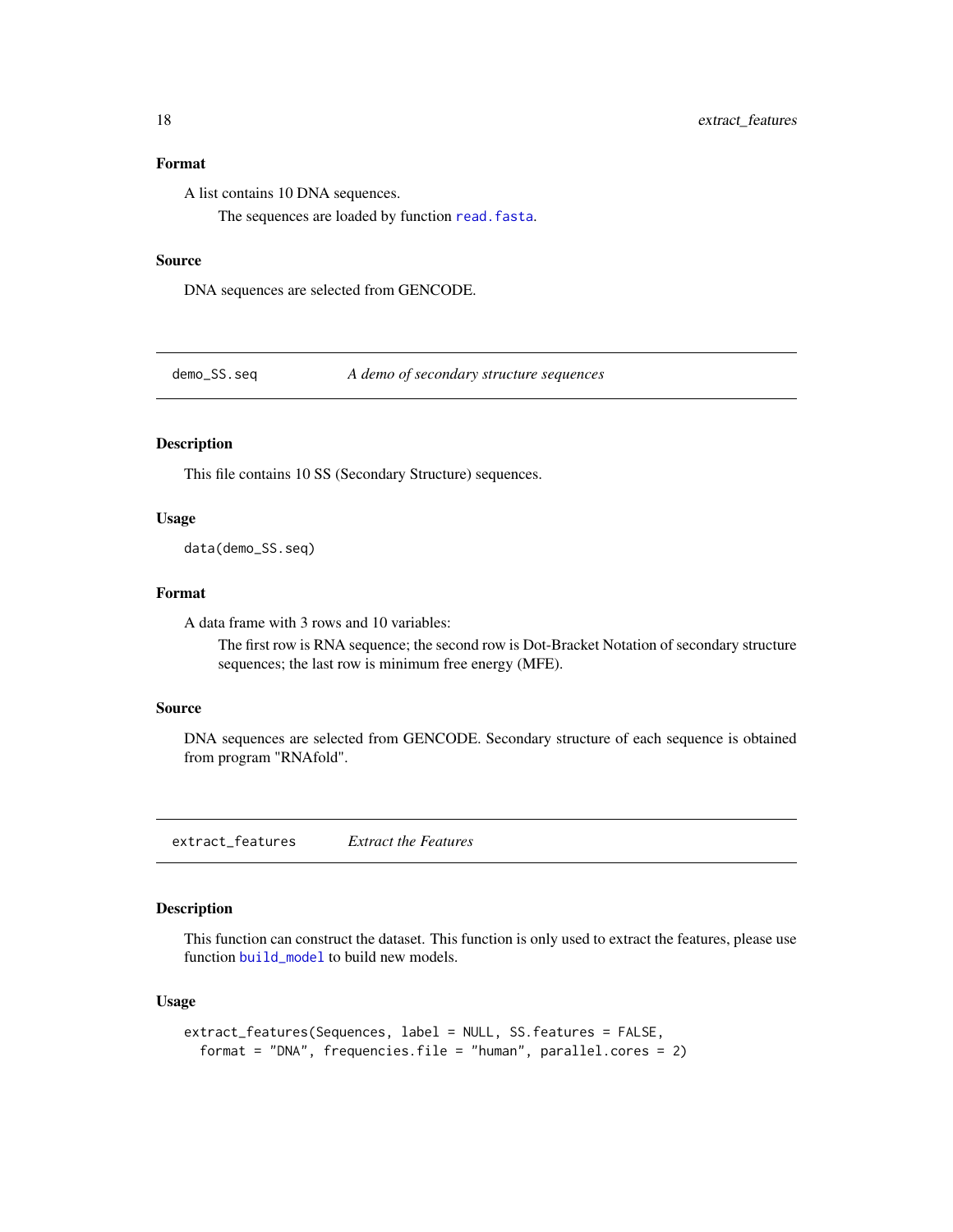#### <span id="page-18-0"></span>**Arguments**

| Sequences        | mRNA sequences or long non-coding sequences. Can be a FASTA file loaded<br>by seginr-package or secondary structure sequences (Dot-Bracket Notation)<br>obtained from function run_RNAfold. If Sequences are secondary structure<br>sequences file, parameter format should be defined as "SS". |
|------------------|-------------------------------------------------------------------------------------------------------------------------------------------------------------------------------------------------------------------------------------------------------------------------------------------------|
| label            | Optional. String. Indicate the label of the sequences such as "NonCoding",<br>"Coding".                                                                                                                                                                                                         |
| SS. features     | Logical. If SS. features = TRUE, secondary structure features will be extracted.<br>In this case, Sequences should be secondary structure sequences (Dot-Bracket<br>Notation) obtained from function run_RNAfold and parameter format should<br>be set as "SS".                                 |
| format           | String. Can be "DNA" or "SS". Define the format of Sequences. "DNA" for DNA<br>sequences and "SS" for secondary structure sequences. This parameter must be<br>set as "SS" when $SS$ . features = TURE.                                                                                         |
| frequencies.file |                                                                                                                                                                                                                                                                                                 |
|                  | String or a list obtained from function make_frequencies. Input species name<br>"human", "mouse" or "wheat" to use pre-build frequencies files. Or assign a<br>users' own frequencies file (See function make_frequencies).                                                                     |
|                  | parallel.cores Integer. The number of cores for parallel computation. By default the number<br>of cores is 2. Users can set as $-1$ to run this function with all cores.                                                                                                                        |

#### Details

This function extracts the features and constructs the dataset.

Considering that it is time consuming to obtain secondary structure sequences, users can build the model only with features of sequence and EIIP (SS. features = FALSE). When SS. features = TRUE, Sequences should be secondary structure sequences (Dot-Bracket Notation) obtained from function [run\\_RNAfold](#page-30-1) and parameter format should be set as "SS".

Please note that:

Secondary structure features (SS.features) can improve the performance when the species of unevaluated sequences is identical to the species of the sequences that used to build the model.

However, if users are trying to predict sequences with the model trained on other species, SS.features as TRUE may lead to low accuracy.

## Value

Returns a data.frame. 11 features when SS.features is FALSE, and 19 features when SS.features is TRUE.

## Features

1. Features based on sequence:

The length and coverage of the longest ORF (ORF.Max.Len and ORF.Max.Cov);

Log-Distance.lncRNA (Seq.lnc.Dist);

Log-Distance.protein-coding transcripts (Seq.pct.Dist);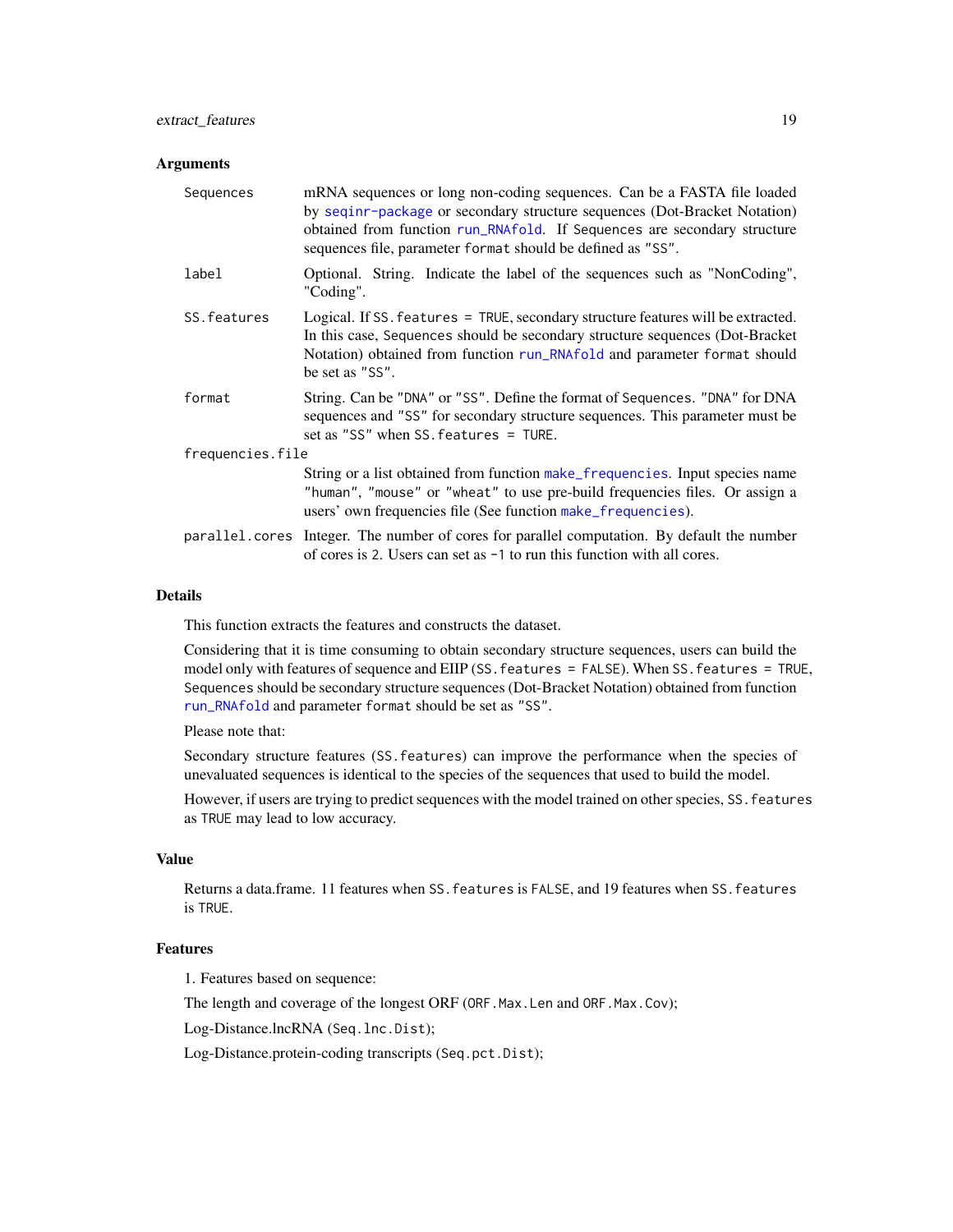<span id="page-19-0"></span>Distance-Ratio.sequence (Seq.Dist.Ratio).

2. Features based on EIIP (electron-ion interaction pseudopotential) value:

Signal at 1/3 position (Signal.Peak);

Signal to noise ratio (SNR);

the minimum value of the top 10% power spectrum (Signal.Min);

the quantile Q1 and Q2 of the top 10% power spectrum (Singal.Q1 and Signal.Q2)

the maximum value of the top 10% power spectrum (Signal.Max).

3. Features based on secondary structure sequence:

Log-Distance.acguD.lncRNA (Dot\_lnc.dist);

Log-Distance.acguD.protein-coding transcripts (Dot\_pct.dist);

Distance-Ratio.acguD (Dot\_Dist.Ratio);

Log-Distance.acgu-ACGU.lncRNA (SS.lnc.dist);

Log-Distance.acgu-ACGU.protein-coding transcripts (SS.pct.dist);

Distance-Ratio.acgu-ACGU (SS.Dist.Ratio);

Minimum free energy (MFE);

Percentage of Unpair-Pair (UP.PCT)

## References

Siyu Han, Yanchun Liang, Qin Ma, Yangyi Xu, Yu Zhang, Wei Du, Cankun Wang & Ying Li. LncFinder: an integrated platform for long non-coding RNA identification utilizing sequence intrinsic composition, structural information, and physicochemical property. *Briefings in Bioinformatics*, 2018, bby065.

## Author(s)

HAN Siyu

#### See Also

[svm\\_tune](#page-33-1), [build\\_model](#page-1-1), [make\\_frequencies](#page-23-1), [run\\_RNAfold](#page-30-1), [read\\_SS](#page-28-1).

## Examples

```
## Not run:
data(demo_DNA.seq)
Seqs <- demo_DNA.seq
```

```
### Extract features with pre-build frequencies.file:
my_features <- extract_features(Seqs, label = "Class.of.the.Sequences",
                                SS.features = FALSE, format = "DNA",
                                frequencies.file = "mouse",
                                parallel.cores = 2)
```
### Use your own frequencies file by assign frequencies list to parameter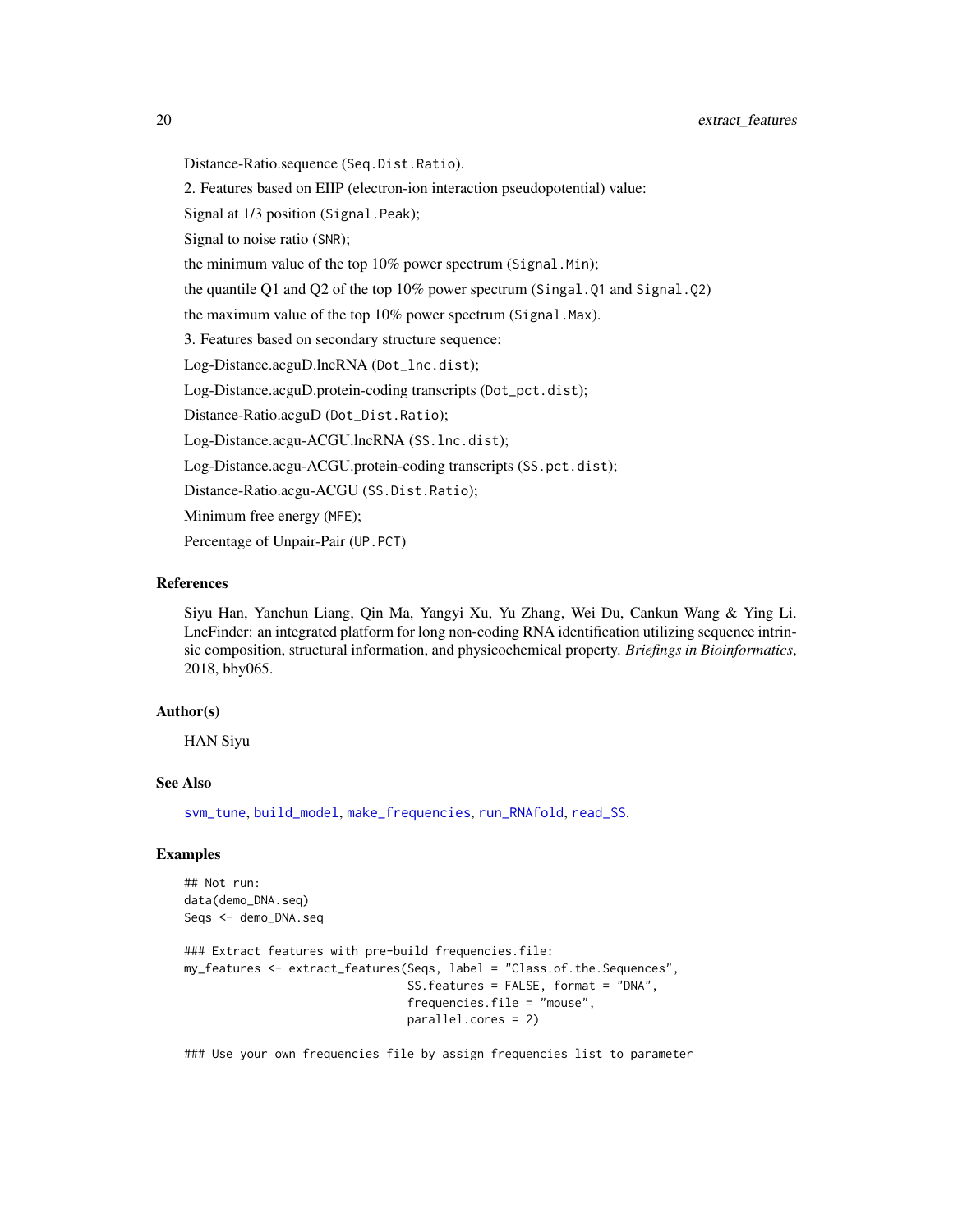#### <span id="page-20-0"></span>find\_orfs 21

```
### "frequencies.file".
```
## End(Not run)

find\_orfs *Find ORFs*

#### Description

This function can find all the ORFs in one sequence.

### Usage

```
find_orfs(OneSeq, reverse.strand = FALSE, max.only = TRUE)
```
## Arguments

| OneSeg   | Is one sequence. Can be a FASTA file read by package "seqinr" seqinr-package    |
|----------|---------------------------------------------------------------------------------|
|          | or just a string.                                                               |
|          | reverse, strand Logical, Whether find ORF on the reverse strand. Default: FALSE |
| max.only | Logical. If TRUE, only the longest ORF will be returned. Default: TRUE          |

#### Details

This function can extract ORFs of one sequence. It returns ORF region, length and coverage of the longest ORF when max.only = TRUE or ORF region, start position, end position, length and coverage of all the ORFs when max.only = FALSE. Coverage is the the ratio of the ORF to transcript length. If reverse.strand = TRUE, ORF will also be found on reverse strand.

## Value

If max.only = TRUE, the function returns a list which consists the ORF region (ORF. Max. Seq), length (ORF.Max.Len) and coverage (ORF.Max.Cov) of the longest ORF. If max.only = FALSE, the function returns a dataframe which consists all the ORF sequences.

#### Author(s)

HAN Siyu

## Examples

```
### For one sequence:
OneSeq <- c("cccatgcccagctagtaagcttagcc")
orf.info_1 <- find_orfs(OneSeq, reverse.strand = TRUE, max.only = FALSE)
### For a FASTA file contains several sequences:
## Not run:
### Use "read.fasta" function of package "seqinr" to read a FASTA file:
```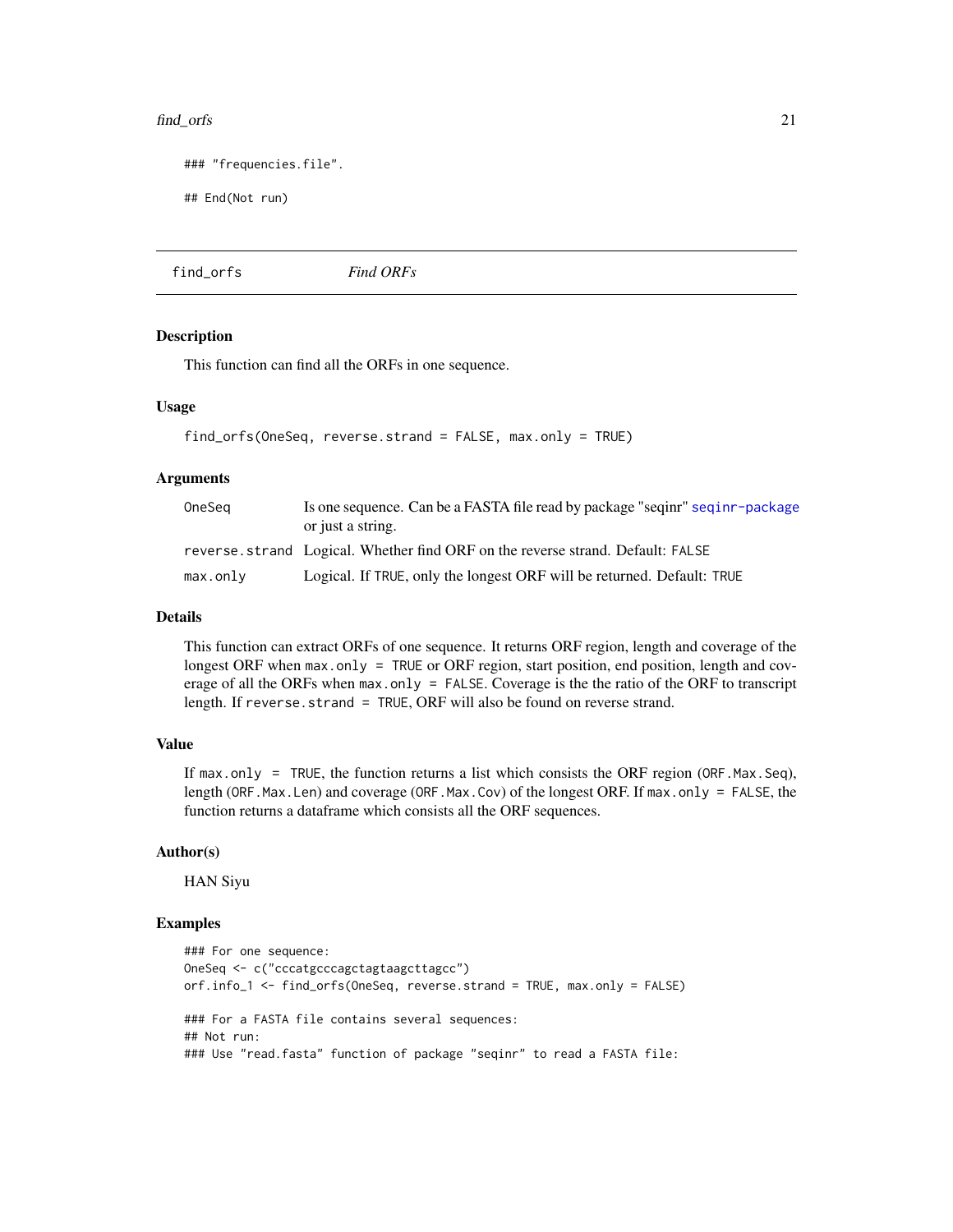```
Seqs <- seqinr::read.fasta(file =
"http://www.ncbi.nlm.nih.gov/WebSub/html/help/sample_files/nucleotide-sample.txt")
## End(Not run)
### Or just try to use our data "demo_DNA.seq"
data(demo_DNA.seq)
Seqs <- demo_DNA.seq
### Use apply function to find the longest ORF:
orf.info_2 <- sapply(Seqs, find_orfs, reverse.strand = FALSE, max.only = FALSE)
```
<span id="page-21-1"></span>lnc\_finder *Long Non-coding RNA Identification*

## Description

This function is used to predict sequences are non-coding transcripts or protein-coding transcripts.

## Usage

```
lnc_finder(Sequences, SS.features = FALSE, format = "DNA",
  frequencies.file = "human", svm.model = "human",
 parallel.cores = 2)
```

| Sequences        | Unevaluated sequences. Can be a FASTA file loaded by seqinr-package or<br>secondary structure sequences (Dot-Bracket Notation) obtained from function<br>run_RNAfold. If Sequences is secondary structure sequences file, parameter<br>format should be defined as "SS". |  |  |  |  |
|------------------|--------------------------------------------------------------------------------------------------------------------------------------------------------------------------------------------------------------------------------------------------------------------------|--|--|--|--|
| SS. features     | Logical. If SS. features = TRUE, secondary structure features will be used.                                                                                                                                                                                              |  |  |  |  |
| format           | String. Define the format of the Sequences. Can be "DNA" or "SS". "DNA" for<br>DNA sequences and "SS" for secondary structure sequences.                                                                                                                                 |  |  |  |  |
| frequencies.file |                                                                                                                                                                                                                                                                          |  |  |  |  |
|                  | String or a list obtained from function make_frequencies. Input species name<br>"human", "mouse" or "wheat" to use pre-build frequencies files. Or assign a<br>users' own frequencies file (See function make_frequencies).                                              |  |  |  |  |
| svm.model        | String or a sym model obtained from function build_model or sym_tune. Input<br>species name "human", "mouse" or "wheat" to use pre-build models. Or assign<br>a users' own model (See function build_model).                                                             |  |  |  |  |
|                  | parallel.cores Integer. The number of cores for parallel computation. By default the number<br>of cores is 2. Users can set as $-1$ to run this function with all cores.                                                                                                 |  |  |  |  |

<span id="page-21-0"></span>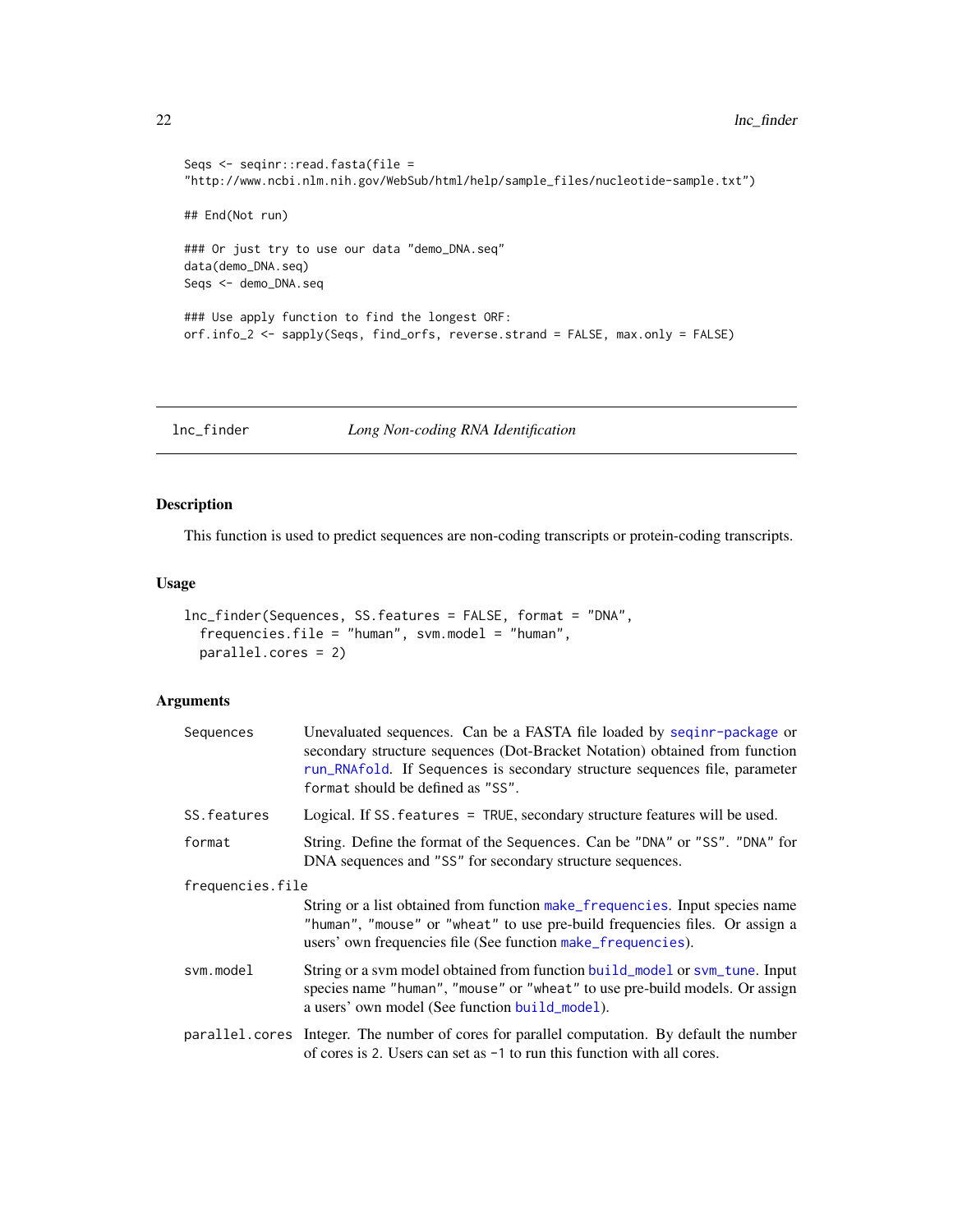#### <span id="page-22-0"></span>lnc\_finder 23

#### Details

Considering that it is time consuming to obtain secondary structure sequences, users can input nucleotide sequences and predict these sequences without secondary structure features (Set SS.features as FALSE).

Please note that:

SS.features can improve the performance when the species of unevaluated sequences is identical to the species of the sequences that used to build the model.

However, if users are trying to predict sequences with the model trained on other species, SS.features may lead to low accuracy.

For the details of frequencies.file, please refer to function [make\\_frequencies](#page-23-1).

For the details of the features, please refer to function [extract\\_features](#page-17-1).

#### Value

Returns a data.frame. Including the results of prediction (Pred); coding potential (Coding.Potential) and the features. For the details of the features, please refer to function [extract\\_features](#page-17-1).

#### References

Siyu Han, Yanchun Liang, Qin Ma, Yangyi Xu, Yu Zhang, Wei Du, Cankun Wang & Ying Li. LncFinder: an integrated platform for long non-coding RNA identification utilizing sequence intrinsic composition, structural information, and physicochemical property. *Briefings in Bioinformatics*, 2018, bby065.

### Author(s)

HAN Siyu

## See Also

[build\\_model](#page-1-1), [make\\_frequencies](#page-23-1), [extract\\_features](#page-17-1), [run\\_RNAfold](#page-30-1), [read\\_SS](#page-28-1).

#### Examples

```
## Not run:
data(demo_DNA.seq)
Seqs <- demo_DNA.seq
### Input one sequence:
OneSeq <- Seqs[1]
result_1 <- lnc_finder(OneSeq, SS.features = FALSE, format = "DNA",
                       frequencies.file = "human", svm.model = "human",
                       parallel.cores = 2)
### Or several sequences:
data(demo_SS.seq)
Seqs <- demo_SS.seq
result_2 <- lnc_finder(Seqs, SS.features = TRUE, format = "SS",
                       frequencies.file = "mouse", svm.model = "mouse",
```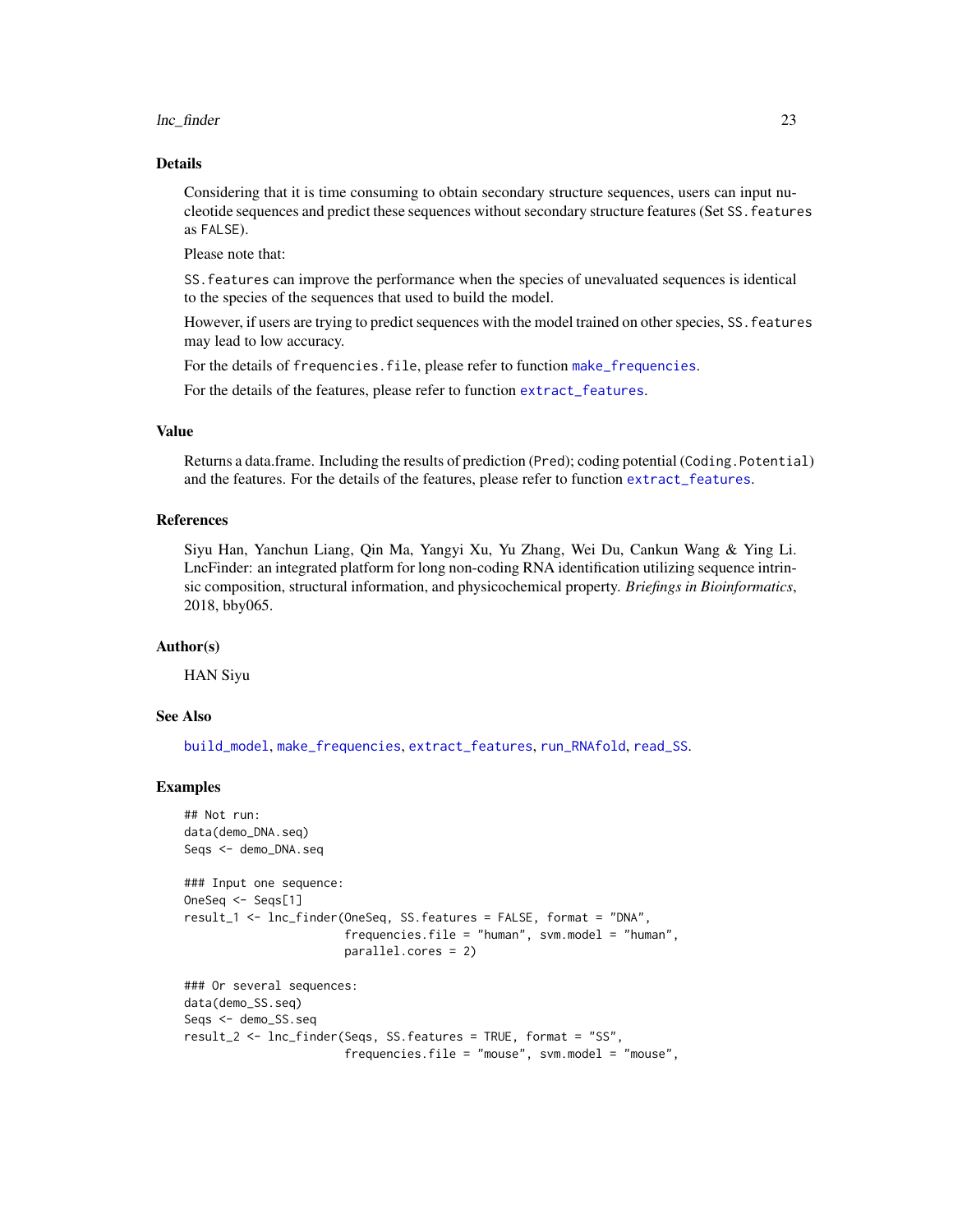```
parallel.cores = 2)
### A complete work flow:
### Calculate second structure on Windows OS,
RNAfold.path <- '"E:/Program Files/ViennaRNA/RNAfold.exe"'
SS.seq <- run_RNAfold(Seqs, RNAfold.path = RNAfold.path, parallel.cores = 2)
### Predict the sequences with secondary structure features,
result_2 <- lnc_finder(SS.seq, SS.features = TRUE, format = "SS",
                       frequencies.file = "mouse", svm.model = "mouse",
                       parallel.cores = 2)
### Predict sequences with your own model by assigning a new svm.model and
### frequencies.file to parameters "svm.model" and "frequencies.file"
## End(Not run)
```
<span id="page-23-1"></span>make\_frequencies *Make the frequencies file for new classifier construction*

#### **Description**

This function is used to calculate the frequencies of lncRNAs, CDs, and secondary structure sequences. The frequencies file can be used to build the classifier using function [extract\\_features](#page-17-1). Functions make\_frequencies and extract\_features are useful when users are trying to build their own model.

NOTE: Function make\_frequencies makes the frequencies file for building the classifiers of LncFinder method. If users need to calculate Logarithm-Distance, Euclidean-Distance, and hexamer score, the frequencies file need to be computed using function [make\\_referFreq](#page-26-1).

#### Usage

```
make_frequencies(cds.seq, mRNA.seq, lncRNA.seq, SS.features = FALSE,
  cds.format = "DNA", lnc.format = "DNA", check.cds = TRUE,
  ignore.illegal = TRUE)
```

| cds.seg  | Coding sequences (mRNA without UTRs). Can be a FASTA file loaded by<br>seginr-package or secondary structure sequences (Dot-Bracket Notation) ob-<br>tained form function run_RNAfold. CDs are used to calculate hexamer frequen-<br>cies of nucleotide sequences, thus secondary structure is not needed. Parameter<br>cds. format should be "SS" when input is secondary structure sequences. (See<br>details for more information.) |
|----------|----------------------------------------------------------------------------------------------------------------------------------------------------------------------------------------------------------------------------------------------------------------------------------------------------------------------------------------------------------------------------------------------------------------------------------------|
| mRNA.seg | mRNA sequences with Dot-Bracket Notation. The secondary structure sequences<br>can be obtained from function run_RNAfold. mRNA sequences are used to cal-<br>culate the frequencies of acgu-ACGU and a acguD (see details), thus, mRNA<br>sequences are required only when SS. features = TRUE.                                                                                                                                        |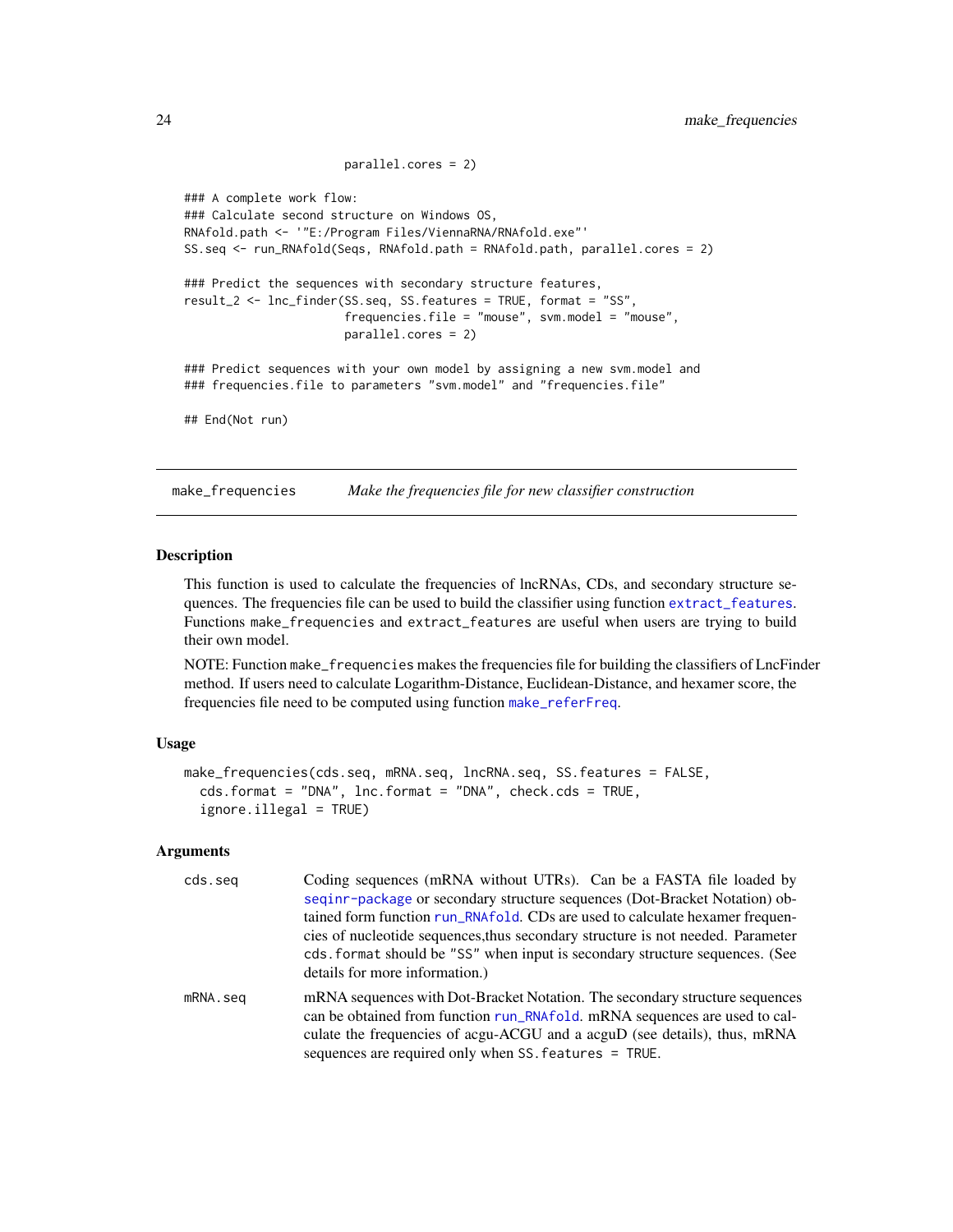| lncRNA.seg   | Long non-coding RNA sequences. Can be a FASTA file loaded by sequal package<br>or secondary structure sequences (Dot-Bracket Notation) obtained from function<br>run_RNAfold. If SS. features = TRUE, lncRNA. seq must be RNA sequences<br>with secondary structure sequences and parameter lnc. format should be de-<br>fined as "SS". |
|--------------|-----------------------------------------------------------------------------------------------------------------------------------------------------------------------------------------------------------------------------------------------------------------------------------------------------------------------------------------|
| SS. features | Logical. If SS. features = TRUE, frequencies of secondary structure will also<br>be calculated and the model can be built with secondary structure features. In<br>this case, mRNA. seq and lncRNA. seq should be secondary structure sequences.                                                                                        |
| cds.format   | String. Define the format of the sequences of cds. seq. Can be "DNA" or "SS".<br>"DNA" for DNA sequences and "SS" for secondary structure sequences.                                                                                                                                                                                    |
| lnc.format   | String. Define the format of lncRNAs (lncRNA.seq). Can be "DNA" or "SS".<br>"DNA" for DNA sequences and "SS" for secondary structure sequences. This<br>parameter must be defined as "SS" when SS. features = TURE.                                                                                                                     |
| check.cds    | Logical. Incomplete CDs can lead to a false shift and a inaccurate hexamer<br>frequencies. When check.cds = $TRUE$ , hexamer frequencies will be calculated<br>on the longest ORF. This parameter is strongly recommended to set as TRUE<br>when mRNA is used as CDs.                                                                   |
|              | ignore. illegal Logical. If TRUE, the sequences with non-nucleotide characters (nucleotide char-<br>acters: "a", "c", "g", "t") will be ignored when calculating hexamer frequencies.                                                                                                                                                   |

## Details

This function is used to make frequencies file for LncFinder method. This file is needed when users are trying to build their own model.

In order to achieve high accuracy, mRNA should not be regarded as CDs and assigned to parameter cds.seq. However, CDs of some species may be insufficient for calculating frequencies, and mR-NAs can be regarded as CDs with parameter check.cds = TRUE. In this case, hexamer frequencies will be calculated on ORF region.

Considering that it is time consuming to obtain secondary structure sequences, users can only provide nucleotide sequences and build a model without secondary structure features (SS.features = FALSE). If users want to build a model with secondary structure features, parameter SS.features should be set as TRUE. At the same time, the format of the sequences of mRNA. seq and lnc. seq should be secondary structure sequences (Dot-Bracket Notation). Secondary structure sequences can be obtained by function [run\\_RNAfold](#page-30-1).

#### Please note that:

SS.features can improve the performance when the species of unevaluated sequences is identical to the species of the sequences that used to build the model.

However, if users are trying to predict sequences with the model trained on other species, SS.features may lead to low accuracy.

The frequencies file consists three groups: Hexamer Frequencies; acgu-ACGU Frequencies and acguD Frequencies.

Hexamer Frequencies are calculated on the original nucleotide sequences by employing *k*-mer scheme  $(k = 6)$ , and the sliding window will slide 3 nt each step.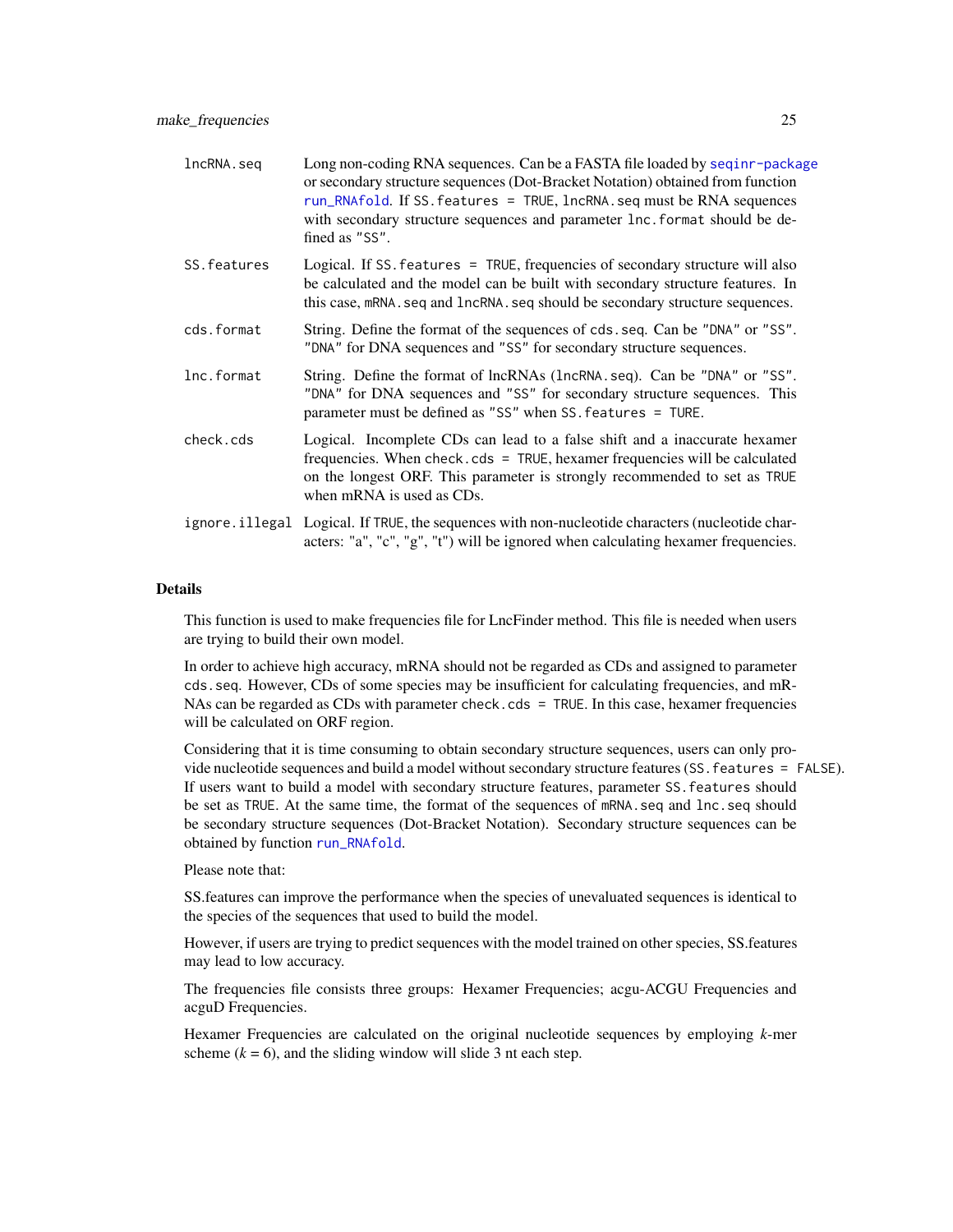For any secondary structure sequences (Dot-Bracket Notation), if one position is a dot, the corresponding nucleotide of the RNA sequence will be replaced with character "D". acguD Frequencies are the *k*-mer frequencies  $(k = 4)$  calculated on this new sequences.

Similarly, for any secondary structure sequences (Dot-Bracket Notation), if one position is "(" or ")", the corresponding nucleotide of the RNA sequence will be replaced with upper case ("A", "C", "G", "U").

A brief example,

| <b>DNA Sequence:</b>  | $5'-$ tacagttatg $-3'$     |  |  |  |  |                                |                   |
|-----------------------|----------------------------|--|--|--|--|--------------------------------|-------------------|
| <b>RNA Sequence:</b>  | $5'$ - u a c a g u u a u g |  |  |  |  |                                | $-3'$             |
| Dot-Bracket Sequence: | $5' -$                     |  |  |  |  |                                | . ( ( ( ( ( ( -3' |
| acguD Sequence:       |                            |  |  |  |  | D, D, D, D, g, u, u, a, u, g } |                   |
| acgu-ACGU Sequence:   | ₹                          |  |  |  |  | u, a, c, a, G, U, U, A, U, G } |                   |

#### Value

Returns a list which consists the frequencies of protein-coding sequences and non-coding sequences.

#### References

Siyu Han, Yanchun Liang, Qin Ma, Yangyi Xu, Yu Zhang, Wei Du, Cankun Wang & Ying Li. LncFinder: an integrated platform for long non-coding RNA identification utilizing sequence intrinsic composition, structural information, and physicochemical property. *Briefings in Bioinformatics*, 2018, bby065.

#### Author(s)

HAN Siyu

#### See Also

[run\\_RNAfold](#page-30-1), [read\\_SS](#page-28-1), [build\\_model](#page-1-1), [extract\\_features](#page-17-1), [make\\_referFreq](#page-26-1).

#### Examples

```
### Only for examples:
data(demo_DNA.seq)
Seqs <- demo_DNA.seq
```

```
## Not run:
### Obtain the secondary structure sequences (Windows OS):
RNAfold.path <- '"E:/Program Files/ViennaRNA/RNAfold.exe"'
SS.seq <- run_RNAfold(Seqs, RNAfold.path = RNAfold.path, parallel.cores = 2)
### Make frequencies file with secondary strucutre features,
```

```
my_file_1 <- make_frequencies(cds.seq = SS.seq, mRNA.seq = SS.seq,
                              lncRNA.seq = SS.seq, SS.features = TRUE,
                              cds.format = "SS", lnc.format = "SS",
                              check.cds = TRUE, ignore.illegal = FALSE)
```
<span id="page-25-0"></span>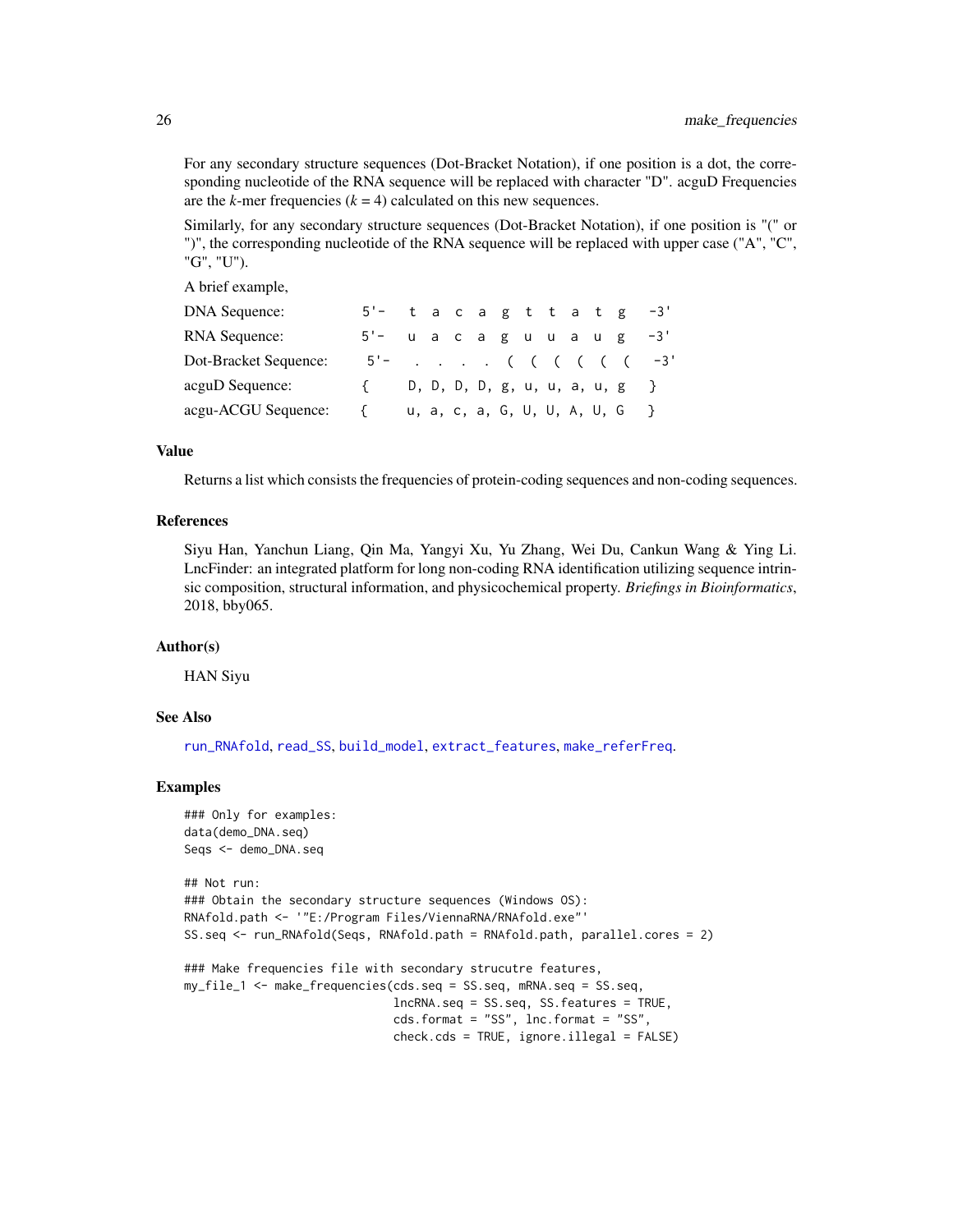```
## End(Not run)
### Make frequencies file without secondary strucutre features,
my_file_2 <- make_frequencies(cds.seq = Seqs, lncRNA.seq = Seqs,
                              SS.features = FALSE, cds.format = "DNA",
                              lnc.format = "DNA", check.cds = TRUE,
                              ignore.illegal = FALSE)
### The input of cds.seq and lncRNA.seq can also be secondary structure
### sequences when SS.features = FALSE, such as,
data(demp_SS.seq)
SS.seq <- demo_SS.seq
my_file_3 <- make_frequencies(cds.seq = SS.seq, lncRNA.seq = Seqs,
                              SS.features = FALSE, cds.format = "SS",
                              lnc.format = "DNA", check.cds = TRUE,
                              ignore.illegal = FALSE)
```
<span id="page-26-1"></span>make\_referFreq *Make Frequencies File for Log.Dist, Euc.Dist, and hexamer score*

#### **Description**

This function is used to calculate the frequencies of lncRNAs and CDs. The Frequencies file can be used to calculate Logarithm-Distance ([compute\\_LogDistance](#page-12-1)), Euclidean-Distance ([compute\\_EucDistance](#page-5-1)), and hexamer score ([compute\\_hexamerScore](#page-9-1)).

NOTE: If users need to make frequencies file to build new LncFinder classifier using function [extract\\_features](#page-17-1), please refer to function make\_frequencies.

## Usage

```
make_referFreq(cds.seq, lncRNA.seq, k = 6, step = 1,
  alphabet = c("a", "c", "g", "t"), on.orf = TRUE,
  ignore.illegal = TRUE)
```

| cds.seg    | Coding sequences (mRNA without UTRs). Can be a FASTA file loaded by<br>seginr-package.                                                                                                                                                                                                                                                       |  |  |  |  |  |  |
|------------|----------------------------------------------------------------------------------------------------------------------------------------------------------------------------------------------------------------------------------------------------------------------------------------------------------------------------------------------|--|--|--|--|--|--|
| lncRNA.seq | Long non-coding RNA sequences. Can be a FASTA file loaded by seqinr-package.                                                                                                                                                                                                                                                                 |  |  |  |  |  |  |
| k          | An integer that indicates the sliding window size. (Default: 6)                                                                                                                                                                                                                                                                              |  |  |  |  |  |  |
| step       | Integer defaulting to 1 for the window step.                                                                                                                                                                                                                                                                                                 |  |  |  |  |  |  |
| alphabet   | A vector of single characters that specify the different character of the sequence.<br>(Default: alphabet = $c("a", "c", "g", "t"))$ )                                                                                                                                                                                                       |  |  |  |  |  |  |
| on.orf     | Logical. Incomplete CDs can lead to a false shift and a inaccurate hexamer fre-<br>quencies. When on or $f = TRUE$ , the frequencies will be calculated on the<br>longest ORF. This parameter is strongly recommended to set as TRUE when<br>mRNA is used as CDs. Only available when alphabet = $c("a", "c", "g", "t").$<br>(Default: TRUE) |  |  |  |  |  |  |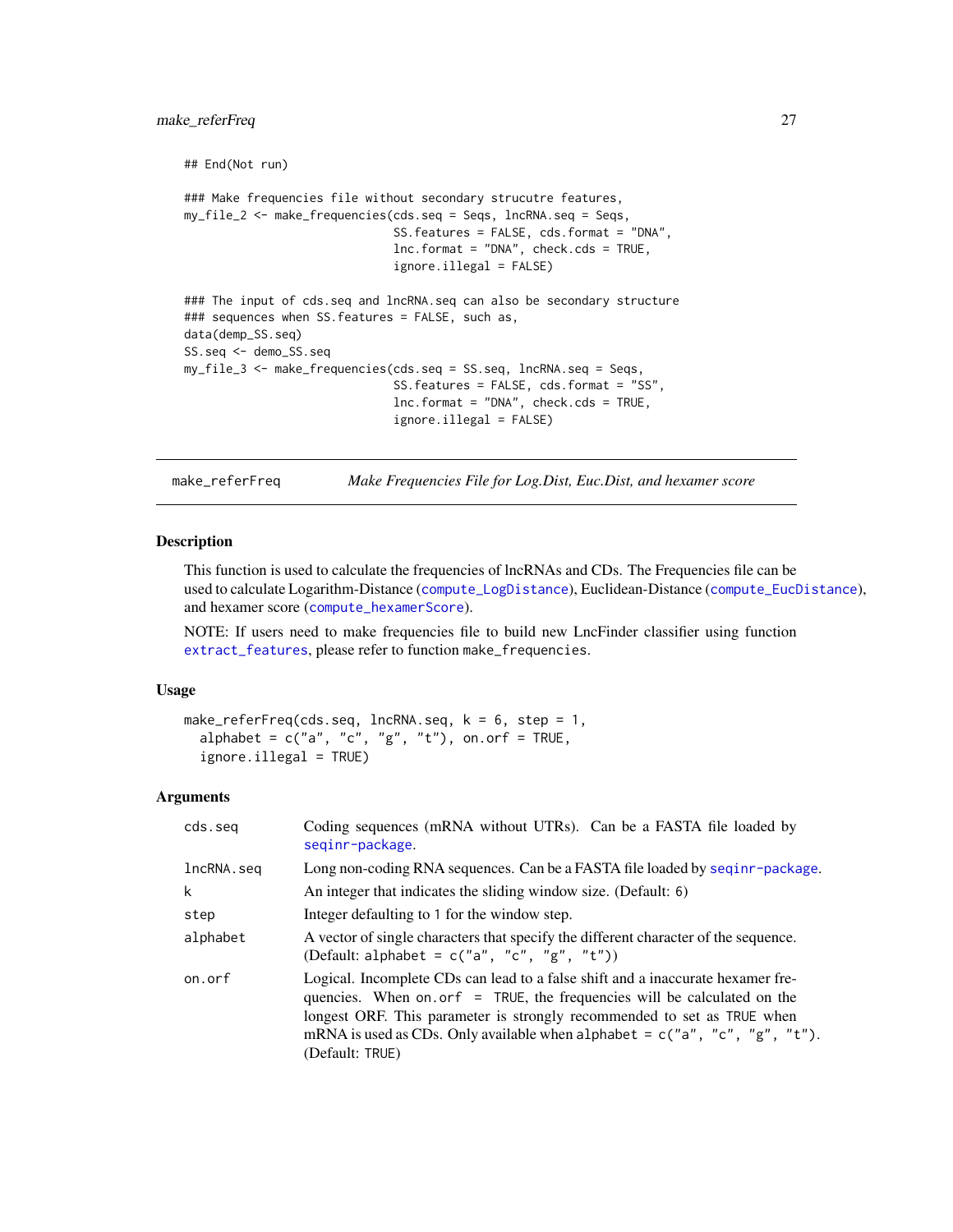<span id="page-27-0"></span>28 make\_referFreq

ignore.illegal Logical. If TRUE, the sequences with non-nucleotide characters (nucleotide characters: "a", "c", "g", "t") will be ignored when calculating the frequencies. Only available when alphabet =  $c("a", "c", "g", "t").$  (Default: TRUE)

#### Details

This function is used to make frequencies file for the computation of Logarithm-Distance ([compute\\_LogDistance](#page-12-1)), Euclidean-Distance ([compute\\_EucDistance](#page-5-1)), and hexamer score ([compute\\_hexamerScore](#page-9-1)).

In order to achieve high accuracy, mRNA should not be regarded as CDs and assigned to parameter cds.seq. However, CDs of some species may be insufficient for calculating frequencies. In that case, mRNAs can be regarded as CDs with parameter on. or  $f = TRUE$ , and the frequencies will be calculated on ORF region. If on.orf = TRUE, users can set step =  $3$  to simulate the translation process.

#### Value

Returns a list which consists the frequencies of protein-coding sequences and non-coding sequences.

## References

Siyu Han, Yanchun Liang, Qin Ma, Yangyi Xu, Yu Zhang, Wei Du, Cankun Wang & Ying Li. LncFinder: an integrated platform for long non-coding RNA identification utilizing sequence intrinsic composition, structural information, and physicochemical property. *Briefings in Bioinformatics*, 2018, bby065.

#### Author(s)

HAN Siyu

## See Also

[make\\_frequencies](#page-23-1), [compute\\_LogDistance](#page-12-1), [compute\\_EucDistance](#page-5-1), [compute\\_hexamerScore](#page-9-1).

#### Examples

```
## Not run:
Seqs <- seqinr::read.fasta(file =
"http://www.ncbi.nlm.nih.gov/WebSub/html/help/sample_files/nucleotide-sample.txt")
referFreq \leq make_referFreq(cds.seq = Seqs, lncRNA.seq = Seqs, k = 6, step = 1,
                            alphabet = c("a", "c", "g", "t"), on.on.orf = TRUE,
                            ignore.illegal = TRUE)
```
## End(Not run)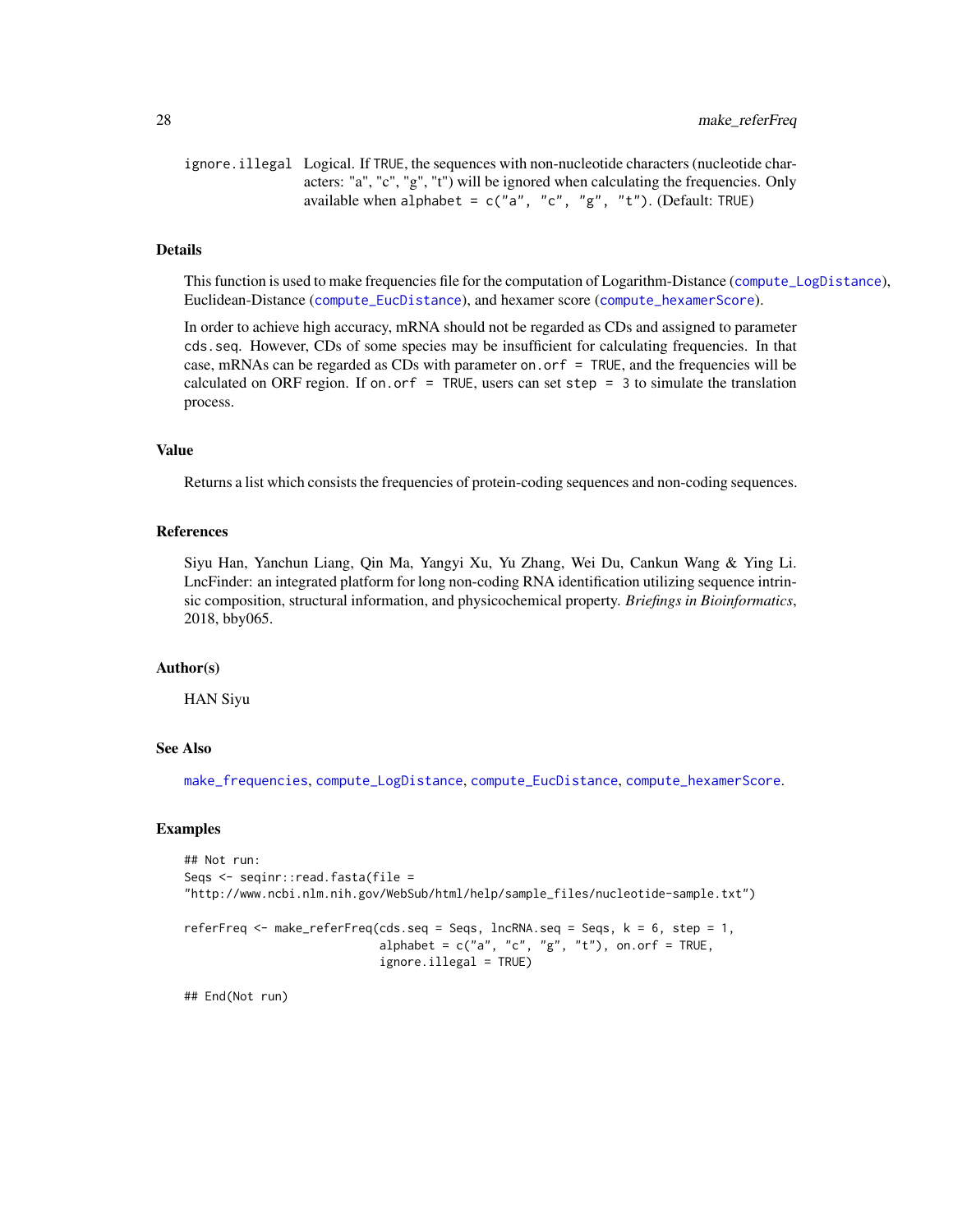<span id="page-28-1"></span><span id="page-28-0"></span>

## **Description**

This function can read secondary structure information from your own file instead of obtaining from function [run\\_RNAfold](#page-30-1). This function will be useful if users have had secondary structure sequences (Dot-Bracket Notation).

#### Usage

```
read_SS(oneFile.loc, seqRNA.loc, seqSS.loc, separateFile = TRUE,
 widthME = TRUE)
```
## Arguments

| oneFile.loc  | String. The location of your sequence file. This file should contains one (and<br>only one) RNA sequence and its secondary structure sequence in Dot-Bracket<br>Notation. This parameter needs to be defined only when separate File = FALSE.<br>See Details for more information.                                                                                                                                                                                                  |
|--------------|-------------------------------------------------------------------------------------------------------------------------------------------------------------------------------------------------------------------------------------------------------------------------------------------------------------------------------------------------------------------------------------------------------------------------------------------------------------------------------------|
| segRNA.loc   | String. The location of your RNA sequences file (FASTA format). If your RNA<br>sequences and secondary structure sequences are in two files, you need to define<br>the locations of two files respectively. And the files with multiple sequences<br>are supported for this option. This parameter needs to be defined only when<br>separateFile is TRUE. Location of secondary structure sequences file is also<br>needed (parameter seqSS.loc). See Details for more information. |
| segSS.loc    | String. The location of your secondary structure sequences file (FASTA format).                                                                                                                                                                                                                                                                                                                                                                                                     |
| separateFile | Logical. Your RNA sequence(s) and secondary structure sequence(s) are in<br>separate files? If separate File = FALSE, your file should have one (and<br>only one) RNA sequence and its secondary structure sequence. No limit when<br>$separateFile = TRUE.$                                                                                                                                                                                                                        |
| withMFE      | Logical. Whether MFE is provided at the end of secondary structure sequence.<br>If $withMFE = TRUE$ , MFE will be extracted. The format should be in accordance<br>with the output format of RNAfold.                                                                                                                                                                                                                                                                               |

#### Details

When users want to predict sequences with secondary structure features, users may have had their own secondary structure sequences. With this function, users can read SS information from their files. Two kind of files are supported: RNA sequence and SS sequence in one file separateFile is FALSE or in separate files separateFile = TRUE.

separateFile = FALSE is used for secondary structure that obtained from some popular programs, such as RNAfold. In this case, the output file only contains one RNA sequence and its SS. Besides, this file only have two rows: RNA sequence and its SS sequences. Thus, this option is more favorable when the file only have one sequence and the sequence are in accordance with the output format of RNAfold.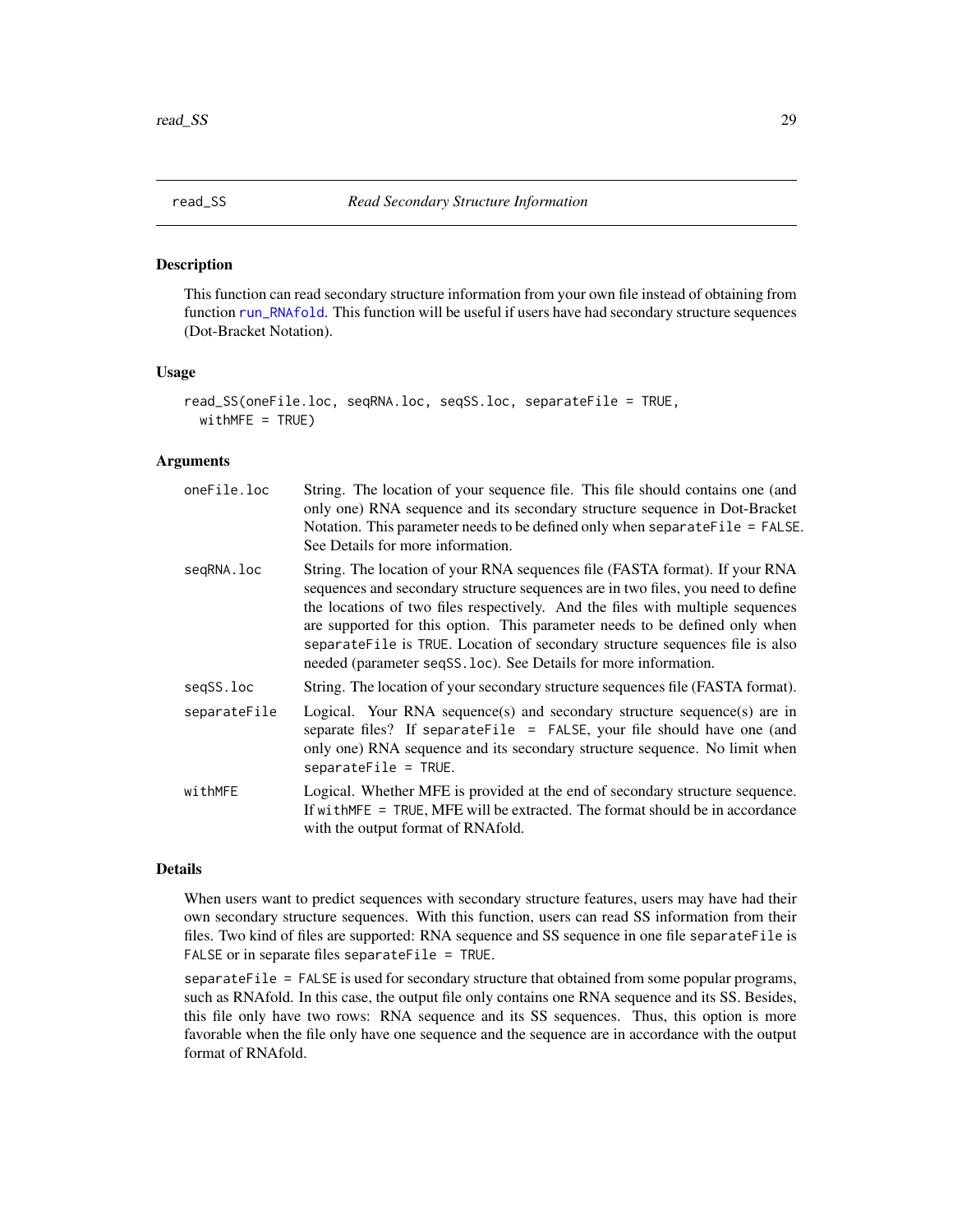If users obtained the SS sequence from experiments, RNA sequence and SS sequence may be in two files. In this case, users can select separateFile = TRUE. Two files should be in FASTA format and one file can have multiple sequences. The sequences in two files should have the same order. If your data are obtained from experiments or other sources, it is highly recommended that users should build new model with this data, since the SS sequences of pre-built model are obtained for RNAfold and may have many differences with experimental data.

#### Value

A dataframe. The first row is RNA sequence, the second row is Dot-Bracket Notation of secondary structure sequence, the third row is MFE (if MFE is provided).

#### Author(s)

HAN Siyu

#### See Also

[run\\_RNAfold](#page-30-1)

#### Examples

```
## Not run:
### Load sequence data
data("demo_DNA.seq")
Seqs <- demo_DNA.seq[1:4]
### Convert sequences from vector to string.
Seqs <- sapply(Seqs, seqinr::getSequence, as.string = TRUE)
### Write a fasta file.
seqinr::write.fasta(Seqs, names = names(Seqs), file.out = "tmp.RNA.fa", as.string = TRUE)
### For Windows system: (Your path of RNAfold.)
RNAfold.path <- '"E:/Program Files/ViennaRNA/RNAfold.exe"'
### Define the parameters of RNAfold. See documents of RNAfold for more information.
RNAfold.command <- paste(RNAfold.path, " --noPS -i tmp.RNA.fa -o output", sep = "")
### Run RNAfold and output four result files.
system(RNAfold.command)
### Read secondary structure information for one file.
result_1 <- read_SS(oneFile.loc = "output_ENST00000510062.1.fold",
                    separateFile = FALSE, withMFE = TRUE)
### Read secondary sturcture sequences for multiple files.
filePath <- dir(pattern = ".fold")
result_2 <- sapply(filePath, read_SS, separateFile = FALSE, withMFE = TRUE)
result_2 <- as.data.frame(result_2)
## End(Not run)
```
<span id="page-29-0"></span>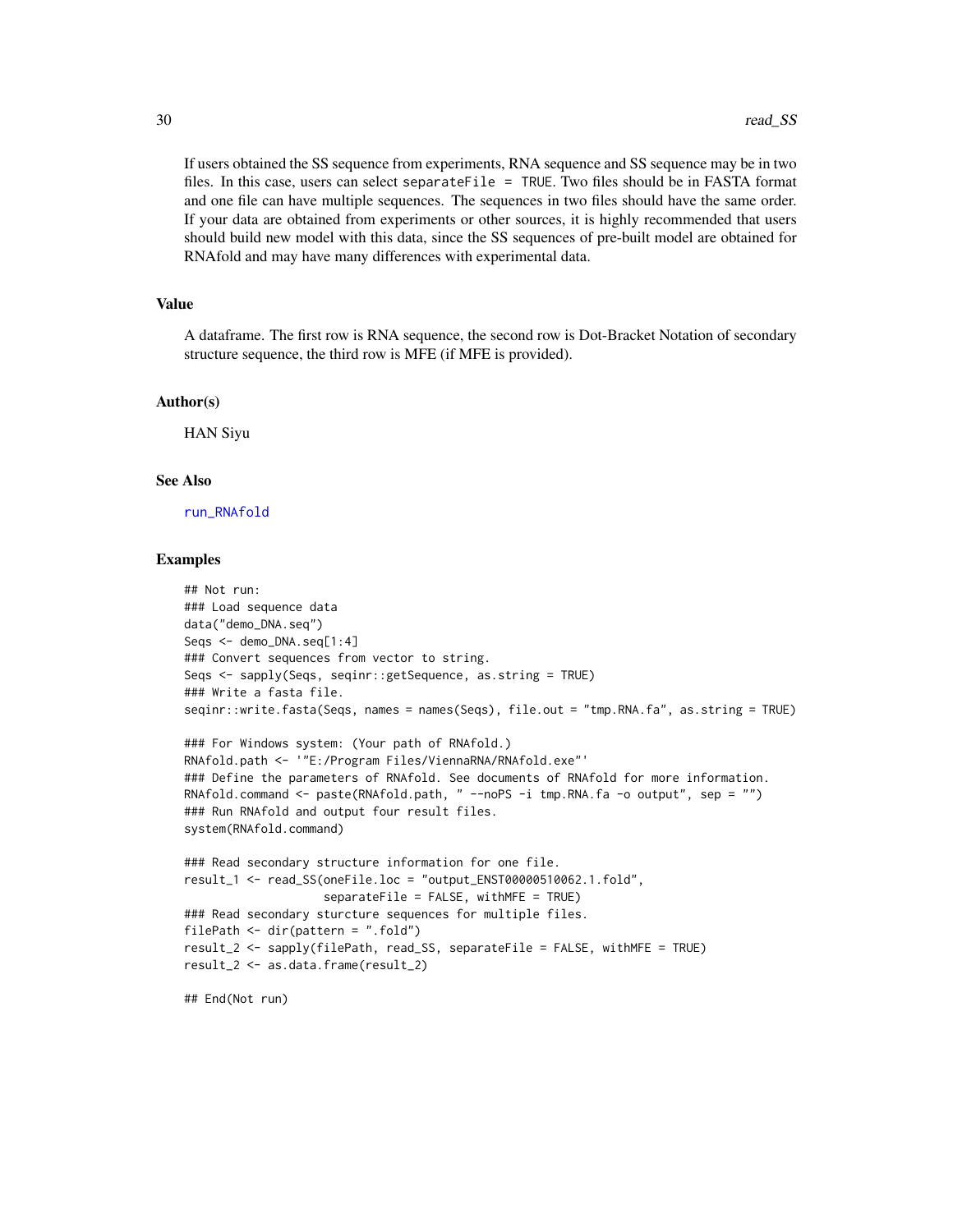#### <span id="page-30-1"></span><span id="page-30-0"></span>**Description**

This function can compute secondary structure sequences. The tool "RNAfold" of software "ViennaRNA" is required for this function.

#### Usage

```
run_RNAfold(Sequences, RNAfold.path = "RNAfold", parallel.cores = 2)
```
### Arguments

| Sequences    | A FASTA file loaded by function read. fasta of seqinr-package.                                                                                                          |
|--------------|-------------------------------------------------------------------------------------------------------------------------------------------------------------------------|
| RNAfold.path | String. Indicate the path of the program "RNAfold". By default is "RNAfold"<br>for UNIX/Linux system. (See details.)                                                    |
|              | parallel, cores Integer. The number of cores for parallel computation. By default the number<br>of cores is 2, users can set as -1 to run this function with all cores. |

#### Details

This function is used to compute secondary structure. The output of this function can be used in function [make\\_frequencies](#page-23-1), [extract\\_features](#page-17-1), [build\\_model](#page-1-1) and [lnc\\_finder](#page-21-1) when parameter SS.features is set as TRUE.

This function depends on the program "RNAfold" of software "ViennaRNA". ([http://www.tbi.](http://www.tbi.univie.ac.at/RNA/index.html) [univie.ac.at/RNA/index.html](http://www.tbi.univie.ac.at/RNA/index.html))

Parameter RNAfold.path can be simply defined as "RNAfold" as default when the OS is UNIX/Linux. However, for some OS, such as Windows, users need to specify the RNAfold.path if the path of "RNAfold" haven't been added in environment variables.

This function can print the related information when the OS is UNIX/Linux, such as:

"25 of 100, length: 695 nt",

which means around 100 sequences are assigned to this node and the program is computing the 25th sequence. The length of this sequence is 695nt.

If users have their own SS data, users can use function [read\\_SS](#page-28-1) to load them, instead of obtaining from RNAfold.

#### Value

Returns data.frame. The first row is RNA sequence; the second row is Dot-Bracket Notation of secondary structure sequences; the last row is minimum free energy (MFE).

#### Author(s)

HAN Siyu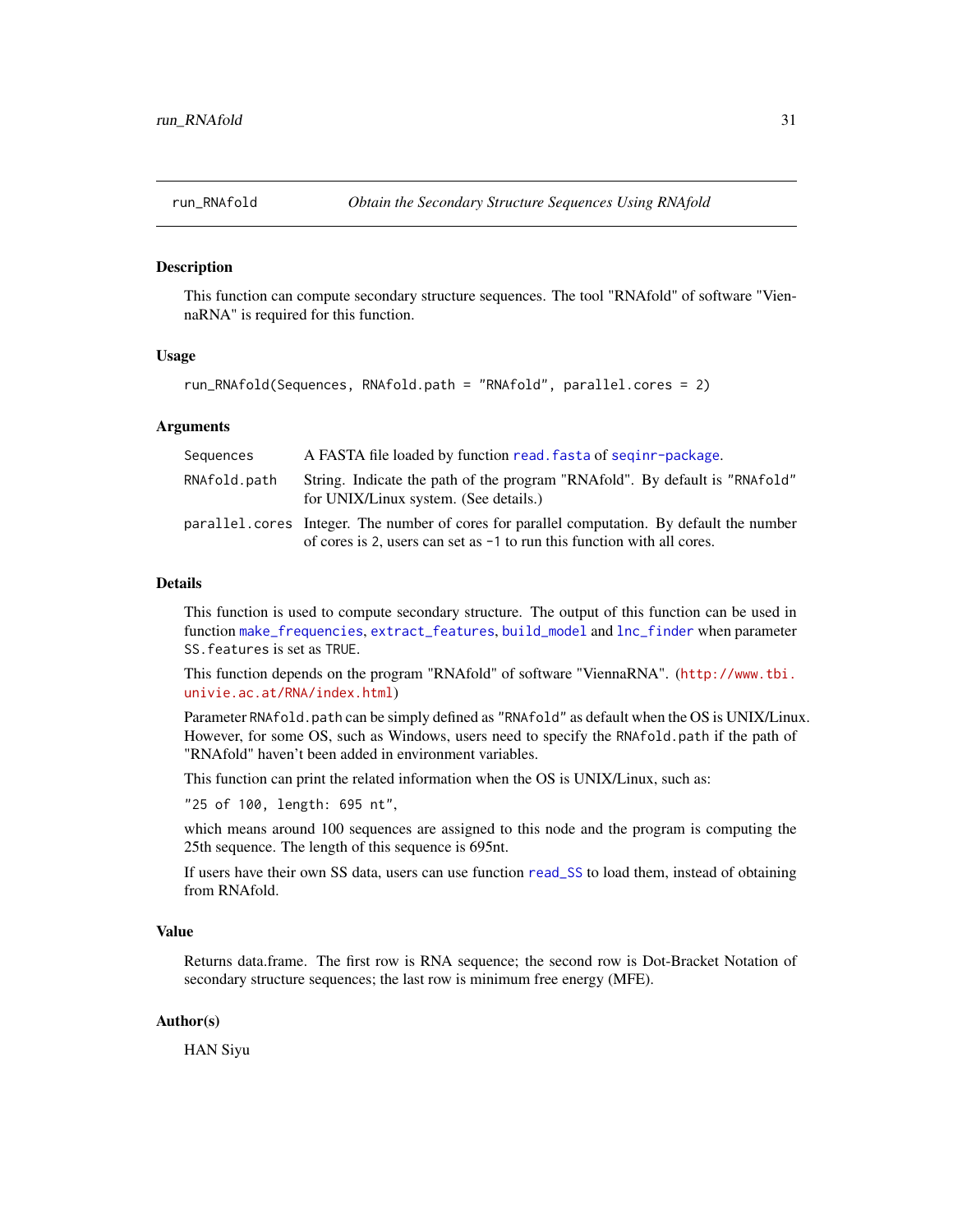#### See Also

[read\\_SS](#page-28-1)

## Examples

```
## Not run:
### For a FASTA file contains several sequences,
### Use "read.fasta" function of package "seqinr" to read a FASTA file:
Seqs <- read.fasta(file =
"http://www.ncbi.nlm.nih.gov/WebSub/html/help/sample_files/nucleotide-sample.txt")
### Or just try to use our data "demo_DNA.seq"
data(demo_DNA.seq)
Seqs <- demo_DNA.seq
### Windows:
RNAfold.path <- '"E:/Program Files/ViennaRNA/RNAfold.exe"'
SS.seq_1 <- run_RNAfold(Seqs[1:2], RNAfold.path = RNAfold.path, parallel.cores = 2)
### For UNIX/Linux, "RNAfold.path" can be just defined as "RNAfold" as default:
SS.seq_2 <- run_RNAfold(Seqs, RNAfold.path = "RNAfold", parallel.cores = 2)
## End(Not run)
```

```
svm_cv k-fold Cross Validation for SVM
```
## Description

This function conduct *k*-fold Cross Validation for SVM.

#### Usage

```
svm_cv(dataset, label.col = 1, positive.class = NULL, folds.num = 10,
 seed = 1, parallel.cores = 2, ...)
```

| dataset   | The dataset obtained from function extract_features. Or datasets used to<br>build the classifier.                                                                                               |
|-----------|-------------------------------------------------------------------------------------------------------------------------------------------------------------------------------------------------|
| label.col | integer specifying the column number of the label. (Default: 1)                                                                                                                                 |
|           | positive class Character. Indicate the positive class of the dataset. (Default: NonCoding) The<br>value of this parameter should be identical to one of the classes of the response<br>vectors. |
| folds.num | Integer. Specify the number of folds for cross-validation. (Default: 10)                                                                                                                        |
| seed      | Integer. Used to set the seed for cross-validation. (Default: 1)                                                                                                                                |

<span id="page-31-0"></span>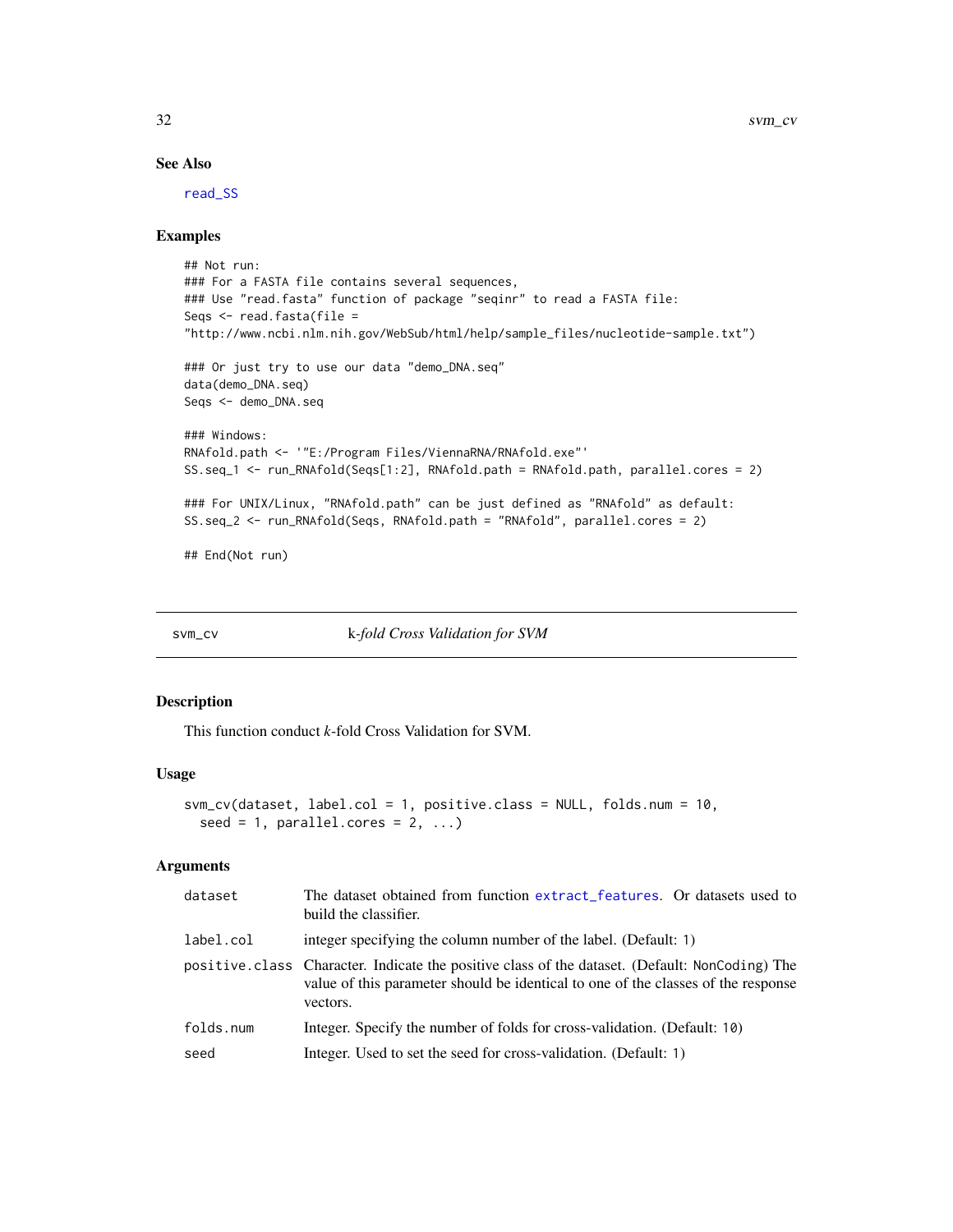#### <span id="page-32-0"></span> $svm\_cv$  33

| parallel, cores Integer. The number of cores for parallel computation. By default the number     |
|--------------------------------------------------------------------------------------------------|
| of cores is 2, users can set as $-1$ to run this function with all cores. If the                 |
| number of parallel. cores is more than the folds. num (number of the folds                       |
| for cross-validation), the number of parallel, cores will be set as folds, num<br>automatically. |
|                                                                                                  |

```
... additional parameters for function svm.
```
## Details

During the model tuning, the performance of each combination of parameters will output. Sensitivity, Specificity, Accuracy, F-Measure and Kappa Value are used to evaluate the performances. The best gamma and cost (or best model) are selected based on Accuracy.

For the details of parameter gamma and cost, please refer to function [svm](#page-0-0) of package "e1071".

For the details of metrics, please refer to function [confusionMatrix](#page-0-0) of package "caret".

## Value

Returns the optimal parameters when return.model = FALSE. Or returns the best model when return.model = TRUE.

#### Author(s)

HAN Siyu

#### See Also

[extract\\_features](#page-17-1), [svm\\_tune](#page-33-1).

## Examples

```
## Not run:
data(demo_dataset)
my_dataset <- demo_dataset
cv_res <- svm_cv(my_dataset, folds.num = 4, seed = 1,
                 parallel.core = 2, cost = 3, kernel = "radial", gamma = 0.5)
### Users can set return.model = TRUE to return the best model.
## End(Not run)
```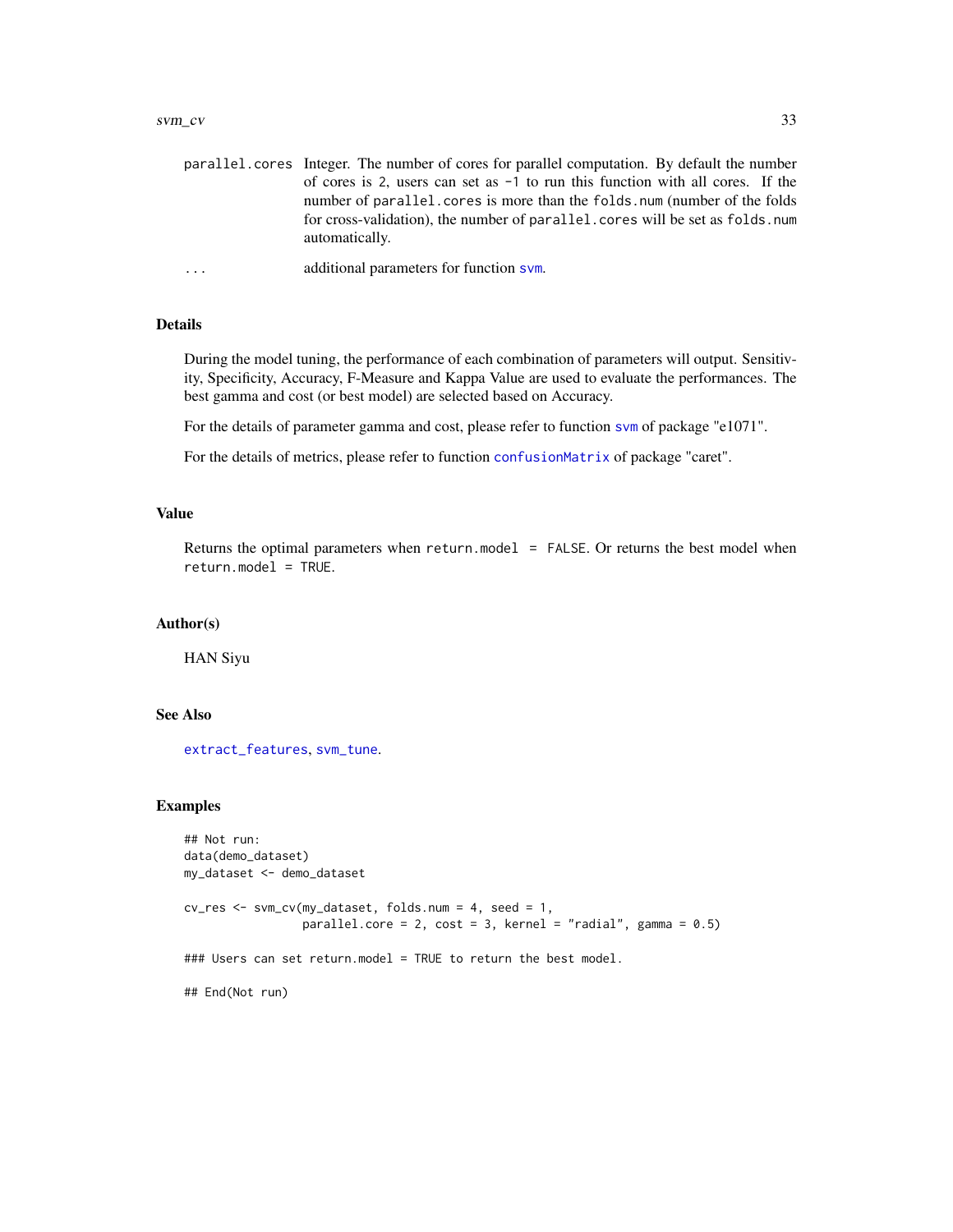<span id="page-33-1"></span><span id="page-33-0"></span>

## Description

This function conduct the parameter tuning of SVM. Parameters gamma and cost can be tuned using grid search.

## Usage

```
svm_tune(dataset, label.col = 1, positive.class = "NonCoding",
  folds.num = 10, seed = 1, gamma.range = (2 \text{ }8)g(-5, 0, 1)),
  cost.random = c(1, 4, 8, 16, 24, 32), return.model = TRUE,
  parallel.cores = 2)
```
## Arguments

| dataset      | The dataset obtained from function extract_features. Or datasets used to<br>build the classifier.                                                                                                                                                                                                                                                                 |  |  |  |  |  |  |
|--------------|-------------------------------------------------------------------------------------------------------------------------------------------------------------------------------------------------------------------------------------------------------------------------------------------------------------------------------------------------------------------|--|--|--|--|--|--|
| label.col    | integer specifying the column number of the label. (Default: 1)                                                                                                                                                                                                                                                                                                   |  |  |  |  |  |  |
|              | positive class Character. Indicate the positive class of the dataset. (Default: NonCoding) The<br>value of this parameter should be identical to one of the classes of the response<br>vectors.                                                                                                                                                                   |  |  |  |  |  |  |
| folds.num    | Integer. Specify the number of folds for cross-validation. (Default: 10)                                                                                                                                                                                                                                                                                          |  |  |  |  |  |  |
| seed         | Integer. Used to set the seed for cross-validation. (Default: 1)                                                                                                                                                                                                                                                                                                  |  |  |  |  |  |  |
| gamma.range  | The range of gamma. (Default: $2 \land \text{seq}(-5, 0, 1)$ )                                                                                                                                                                                                                                                                                                    |  |  |  |  |  |  |
| cost.range   | The range of cost. (Default: $c(1, 4, 8, 16, 24, 32)$ )                                                                                                                                                                                                                                                                                                           |  |  |  |  |  |  |
| return.model | Logical. If TRUE, the function will return the best model trained on the full<br>dataset. If FALSE, this function will return the optimal parameters.                                                                                                                                                                                                             |  |  |  |  |  |  |
|              | parallel.cores Integer. The number of cores for parallel computation. By default the number<br>of cores is 2, users can set as $-1$ to run this function with all cores. If the<br>number of parallel. cores is more than the folds. num (number of the folds<br>for cross-validation), the number of parallel. cores will be set as folds. num<br>automatically. |  |  |  |  |  |  |

## Details

During the model tuning, the performance of each combination of parameters will output. Sensitivity, Specificity, Accuracy, F-Measure and Kappa Value are used to evaluate the performances. The best gamma and cost (or best model) are selected based on Accuracy.

For the details of parameter gamma and cost, please refer to function [svm](#page-0-0) of package "e1071".

For the details of metrics, please refer to function [confusionMatrix](#page-0-0) of package "caret".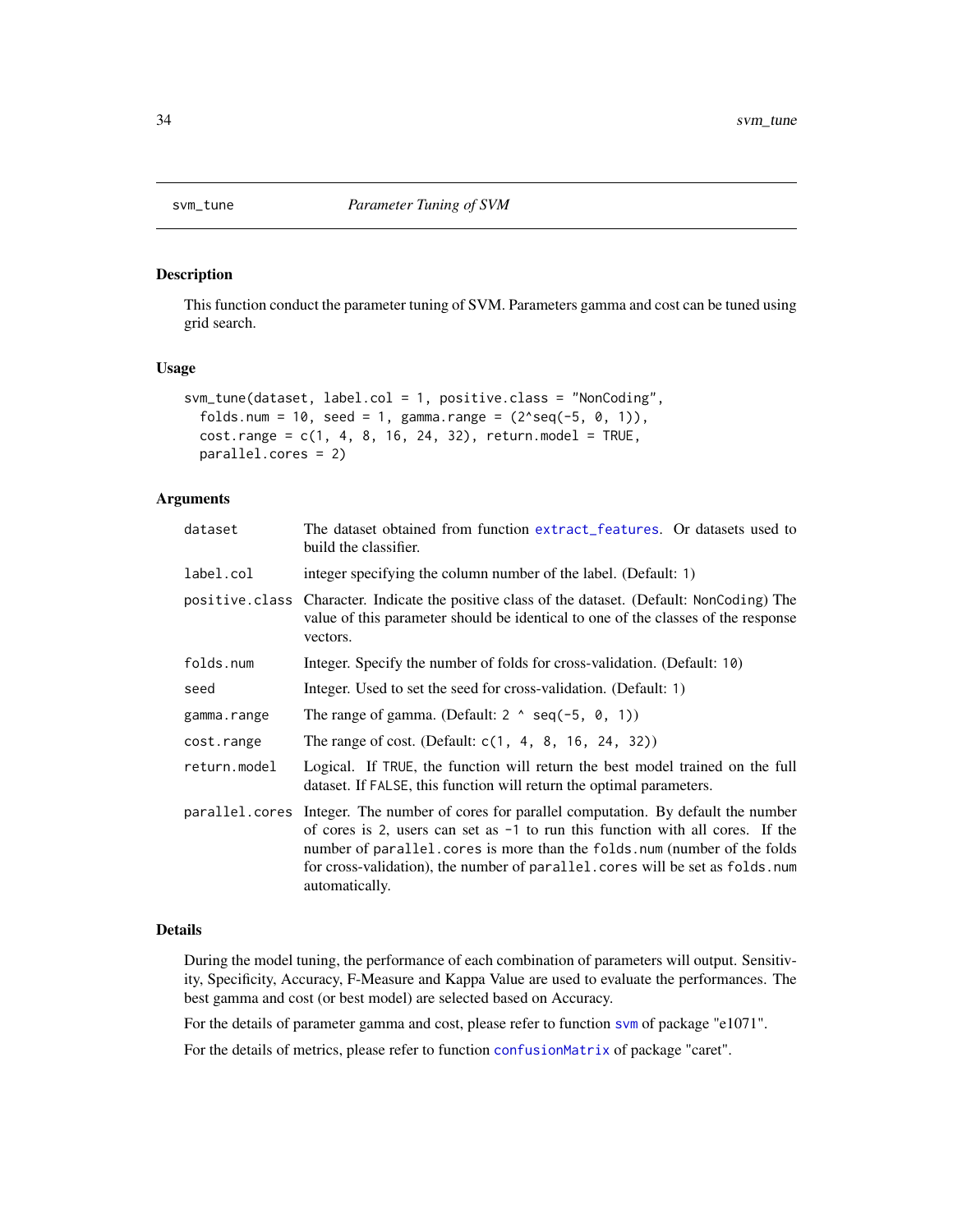#### <span id="page-34-0"></span>svm\_tune 35

## Value

Returns the optimal parameters when return.model = FALSE.#' Or returns the best model when return.model = TRUE.

#### Author(s)

HAN Siyu

## End(Not run)

## See Also

[extract\\_features](#page-17-1), [svm\\_cv](#page-31-1).

## Examples

```
## Not run:
data(demo_DNA.seq)
Seqs <- demo_DNA.seq
positive_data <- extract_features(Seqs[1:5], label = "NonCoding",
                                  SS.features = FALSE, format = "DNA",
                                  frequencies.file = "human",
                                  parallel.cores = 2)
negative_data <- extract_features(Seqs[6:10], label = "Coding",
                                  SS.features = FALSE, format = "DNA",
                                  frequencies.file = "human",
                                  parallel.cores = 2)
my_dataset <- rbind(positive_data, negative_data)
### Or use our data "demo_dataset"
data(demo_dataset)
my_dataset <- demo_dataset
optimal_parameter <- svm_tune(my_dataset, positive.class = "NonCoding",
                              folds.num = 2, seed = 1,
                              gamma.range = (2 \land seq(-5, 0, 2)),cost.random = c(1, 8, 16),
                              return.model = FALSE, parallel.core = 2)
### Users can set return.model = TRUE to return the best model.
```